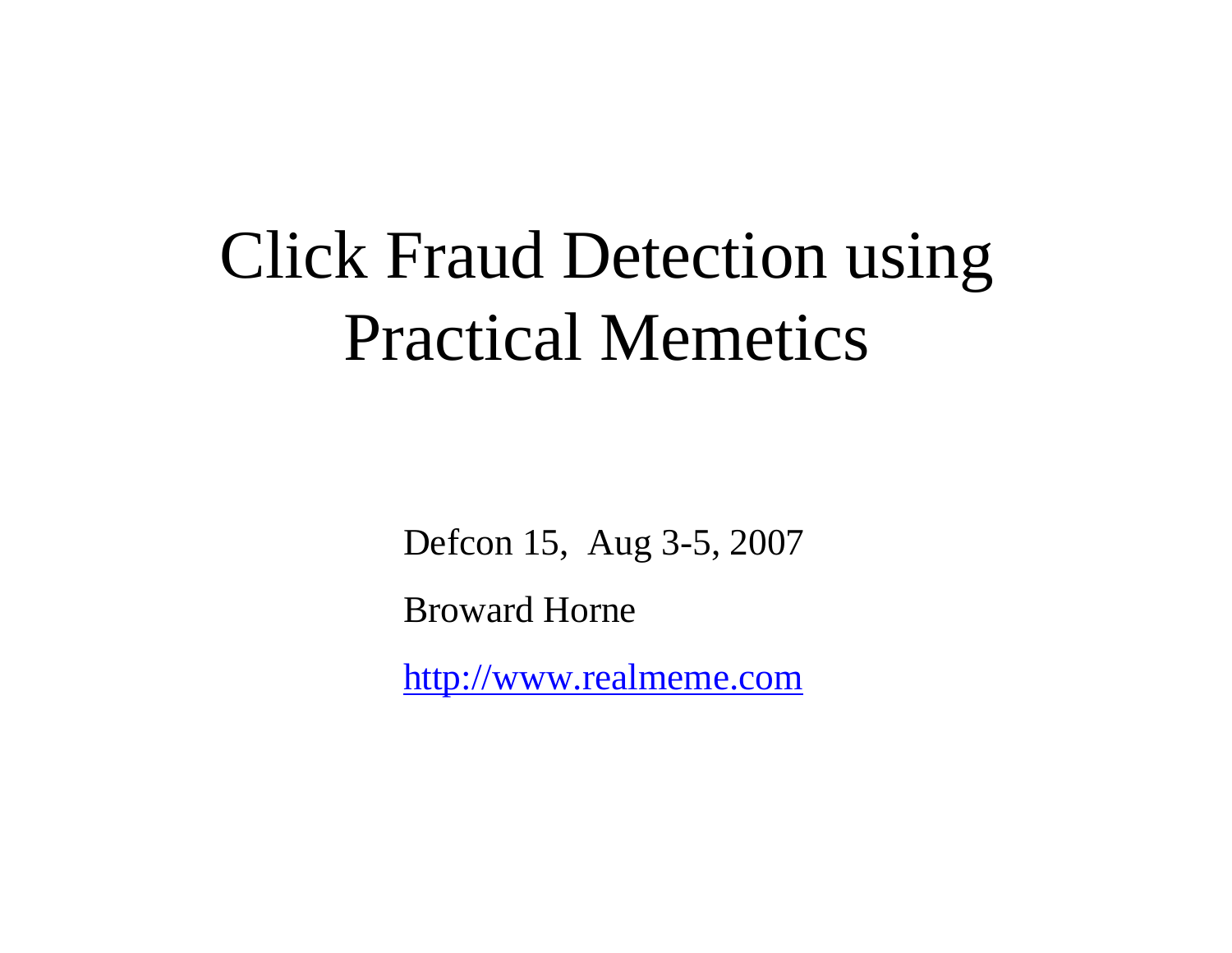## **Overview**

- Advertising Click Fraud
- Botnets (Agents Of Click Fraud)
- S-Curve
- Original Meme Theory (Dawkins)
- Empirical Meme Theory (Me! Ho!)
- Expanded Meme Mining Model
- MySpace Example
- IAFF.com Example
- Meme Seepage Theory
- Botnet Proof
- Gaming Conjectures
- Extrapolations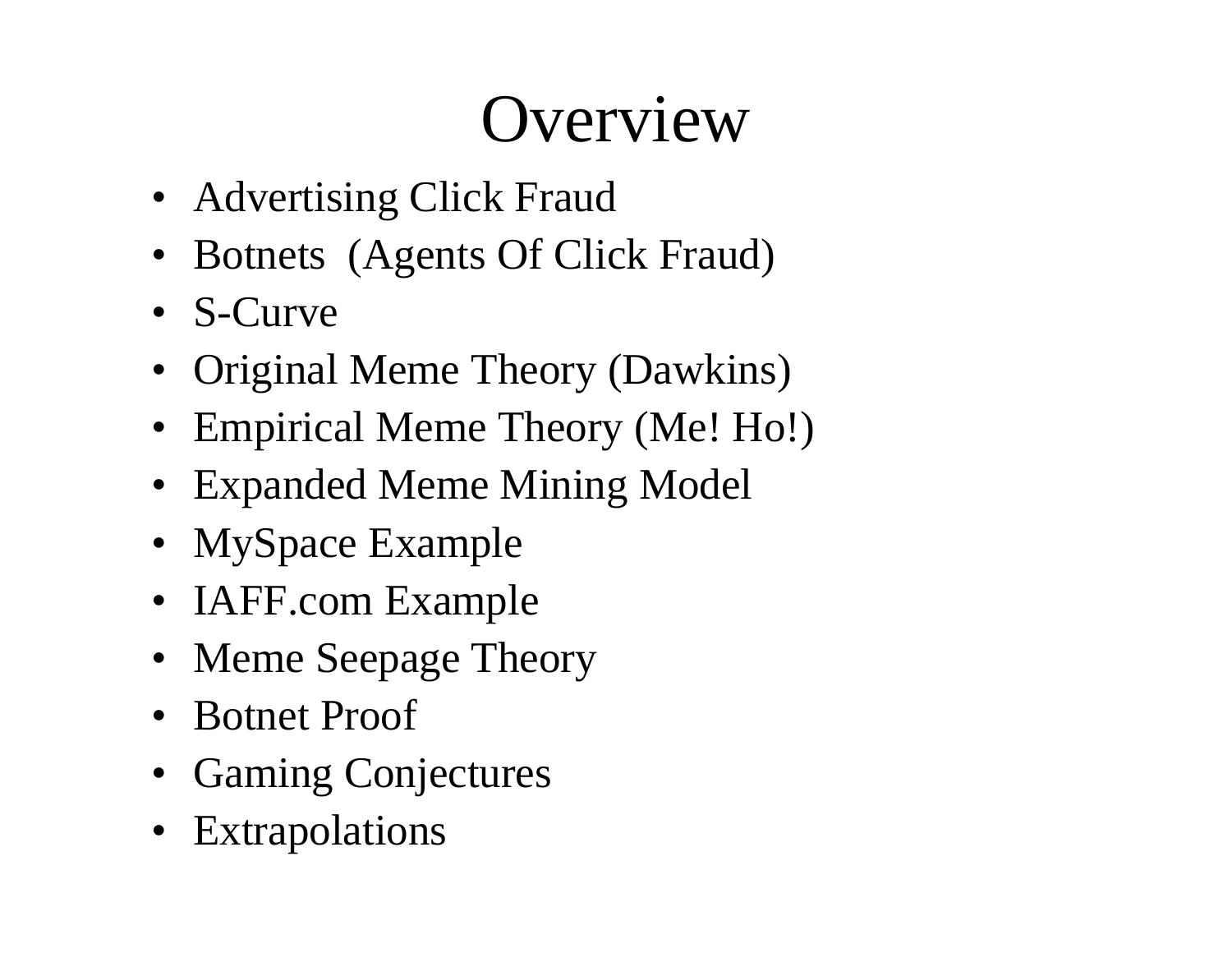#### Click Fraud - Definition

From Wikipedia -

"When a person, script or computer program imitates a legitimate user to generate a "charge per click" of an advertised product"

Is Click Fraud relatively unknown? Poll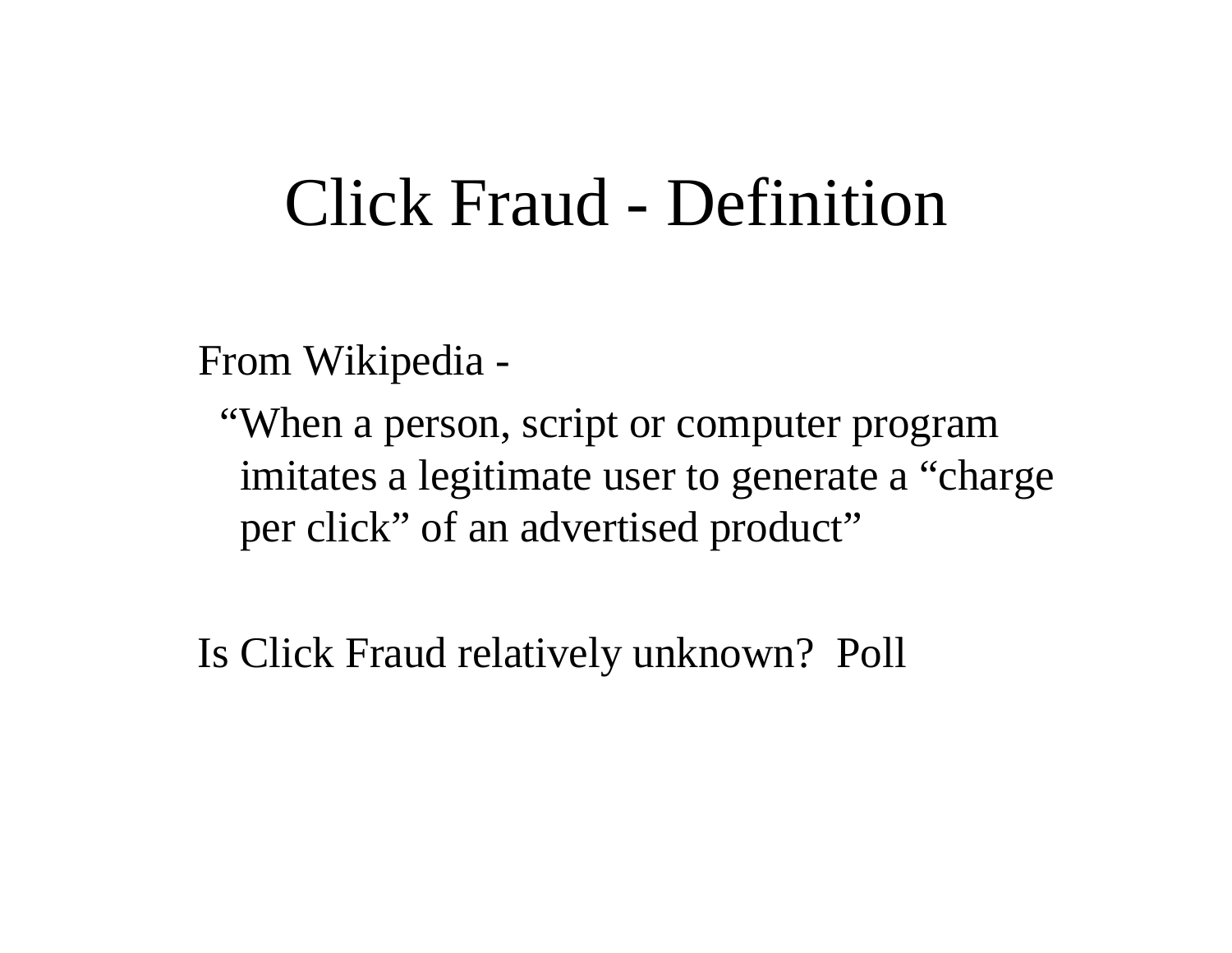## Google Adsense Model

- www.goog[le.com/adsense](http://www.google.com/adsense)
- Click fraud risk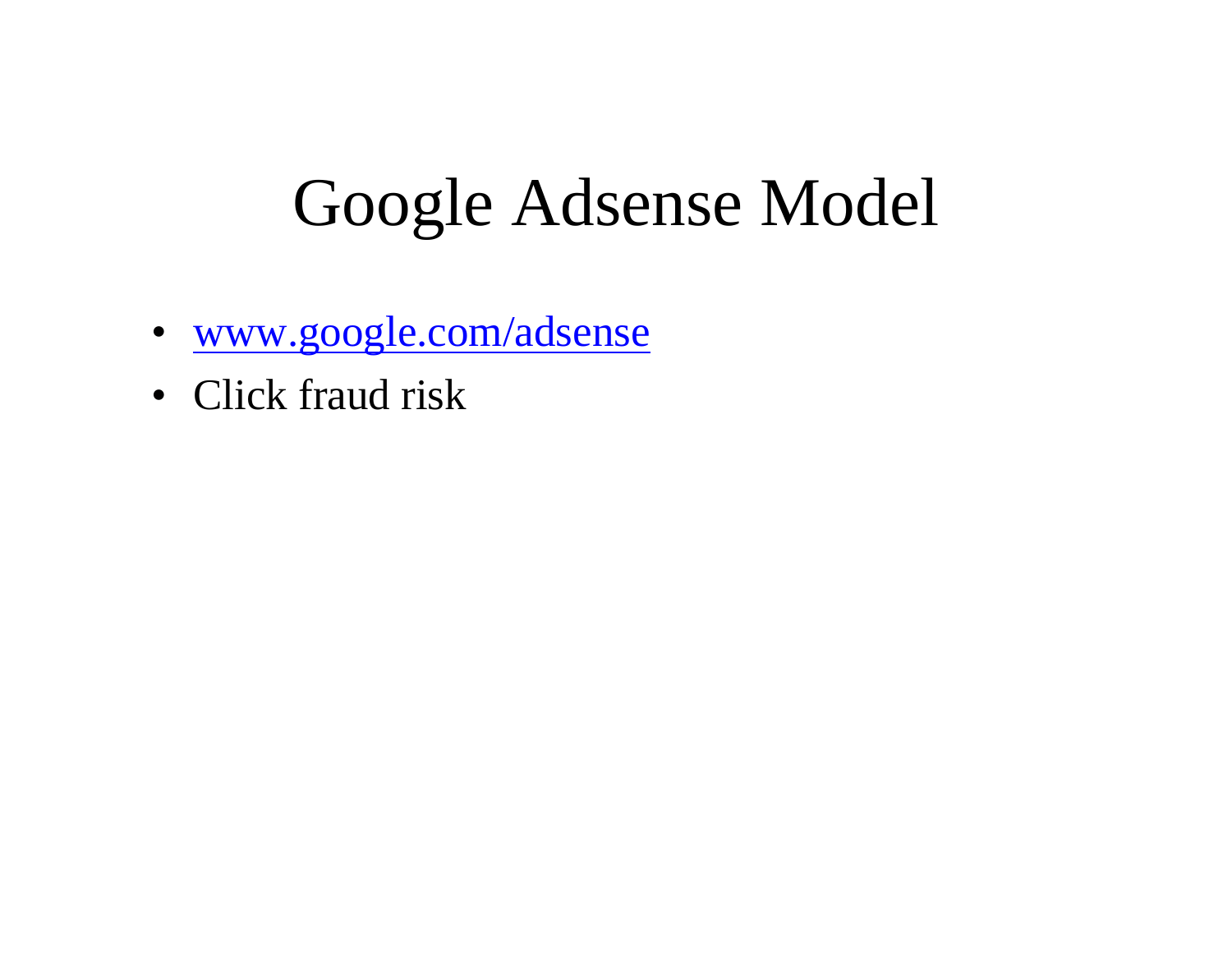#### Botnets

• From Wikipedia-

"a collection of compromised computers ("zombies") running… under a common command-and-control infrastructure"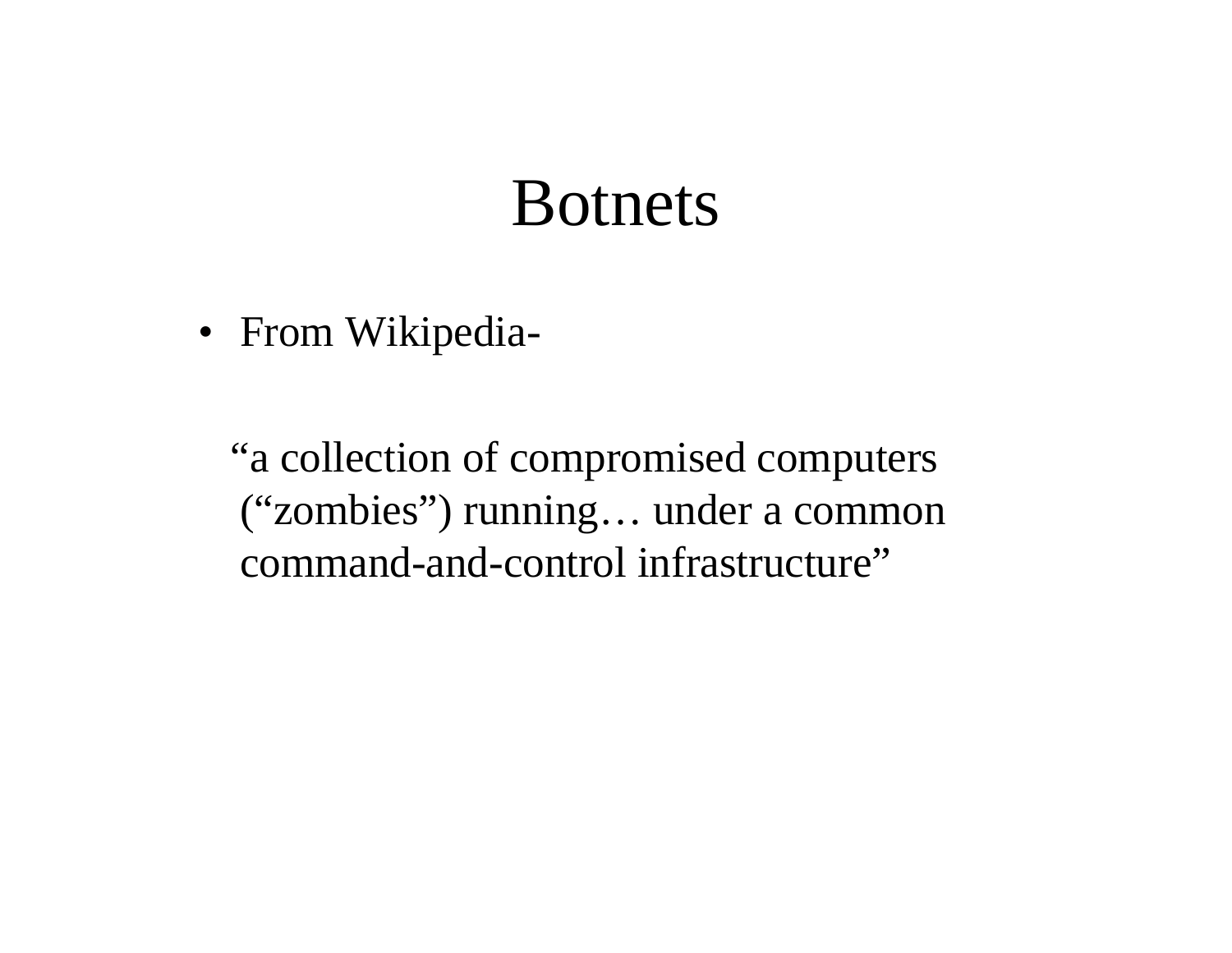## S-Curve (Physical Model)

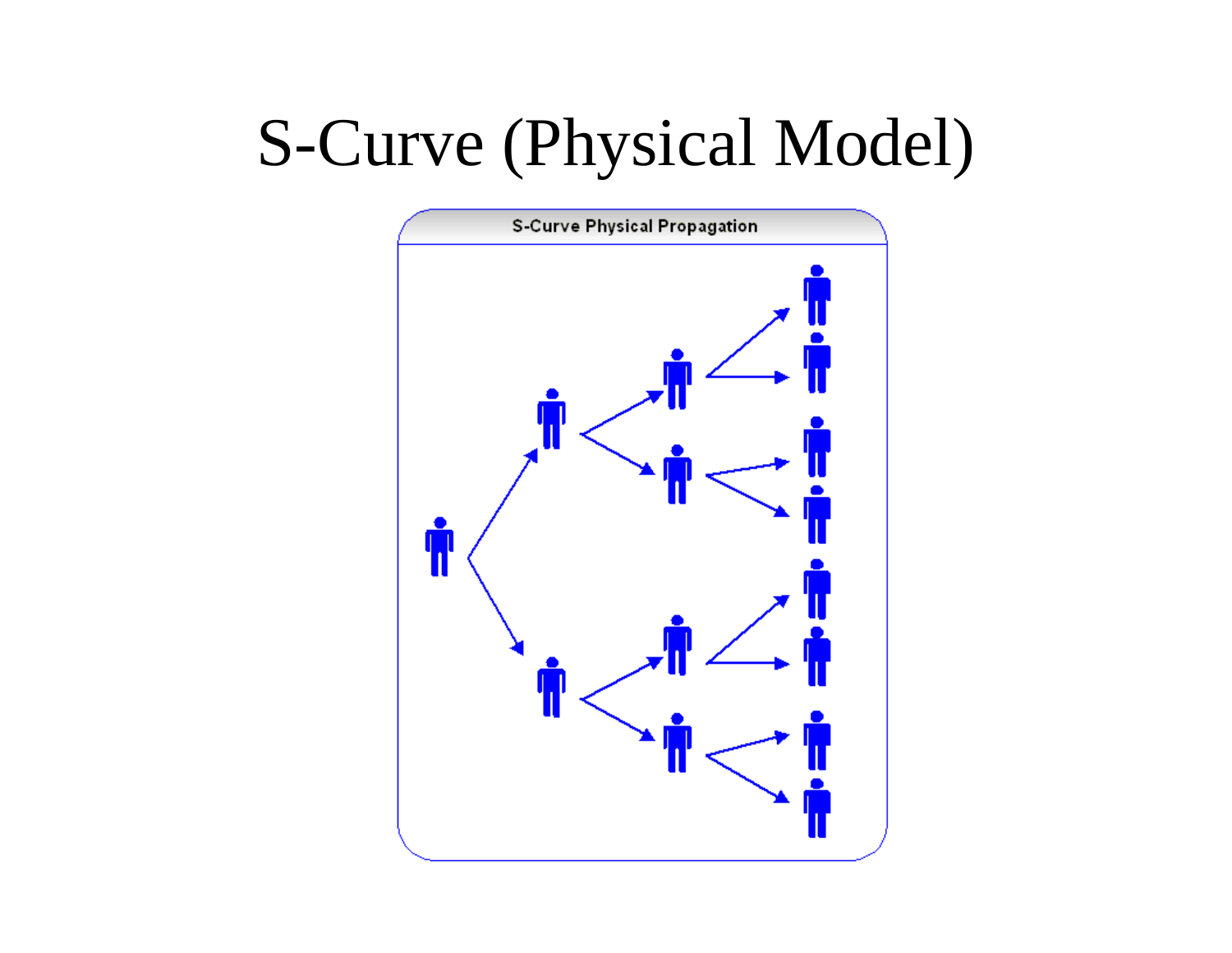#### S-Curve (Math Model)

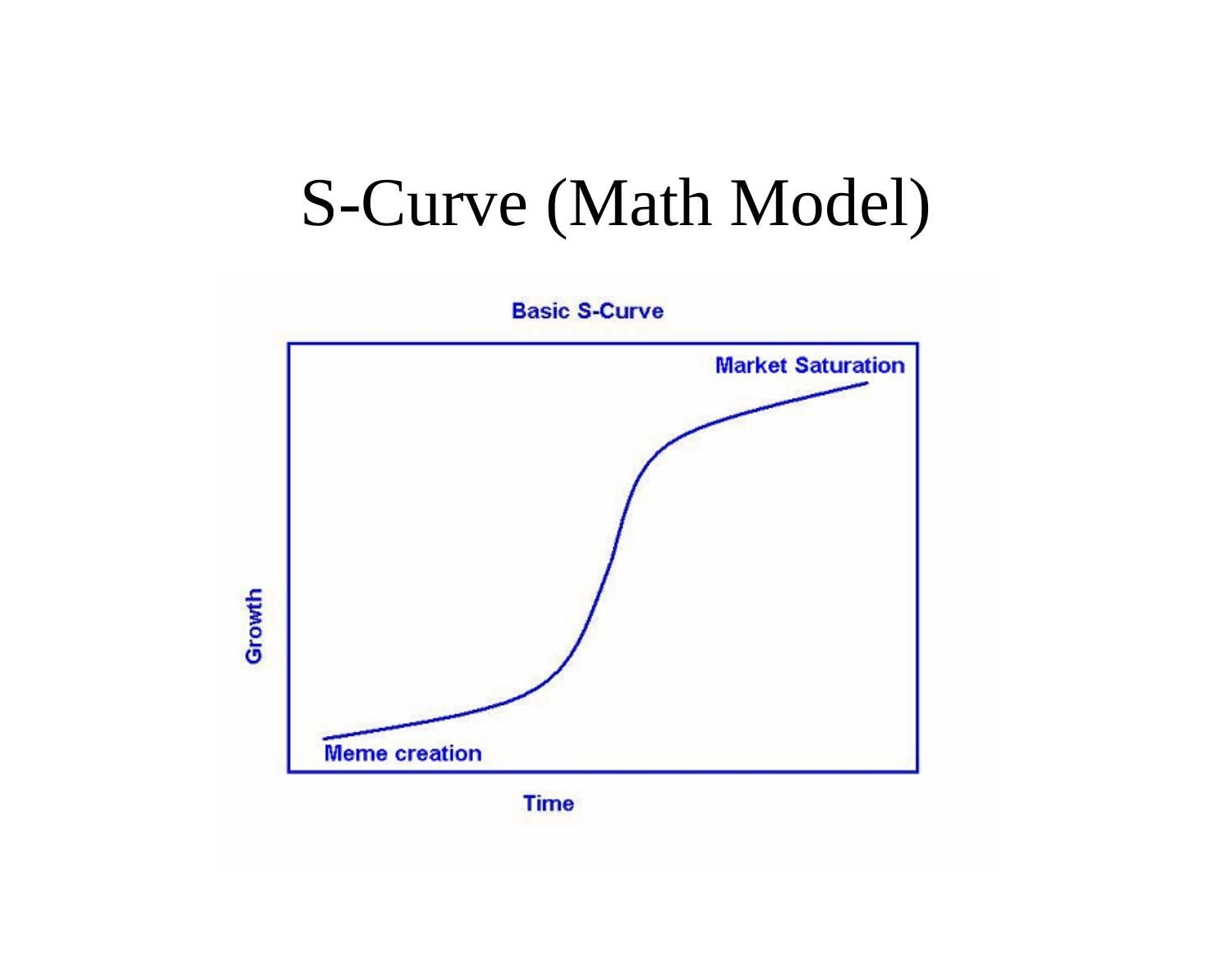#### S-Curve Rate-Of-Change

**Basic S-Curve Market Saturation Decreasing Rate of Change Inflection** Growth Point **Increasing Rate of Change Meme creation** 

**Time**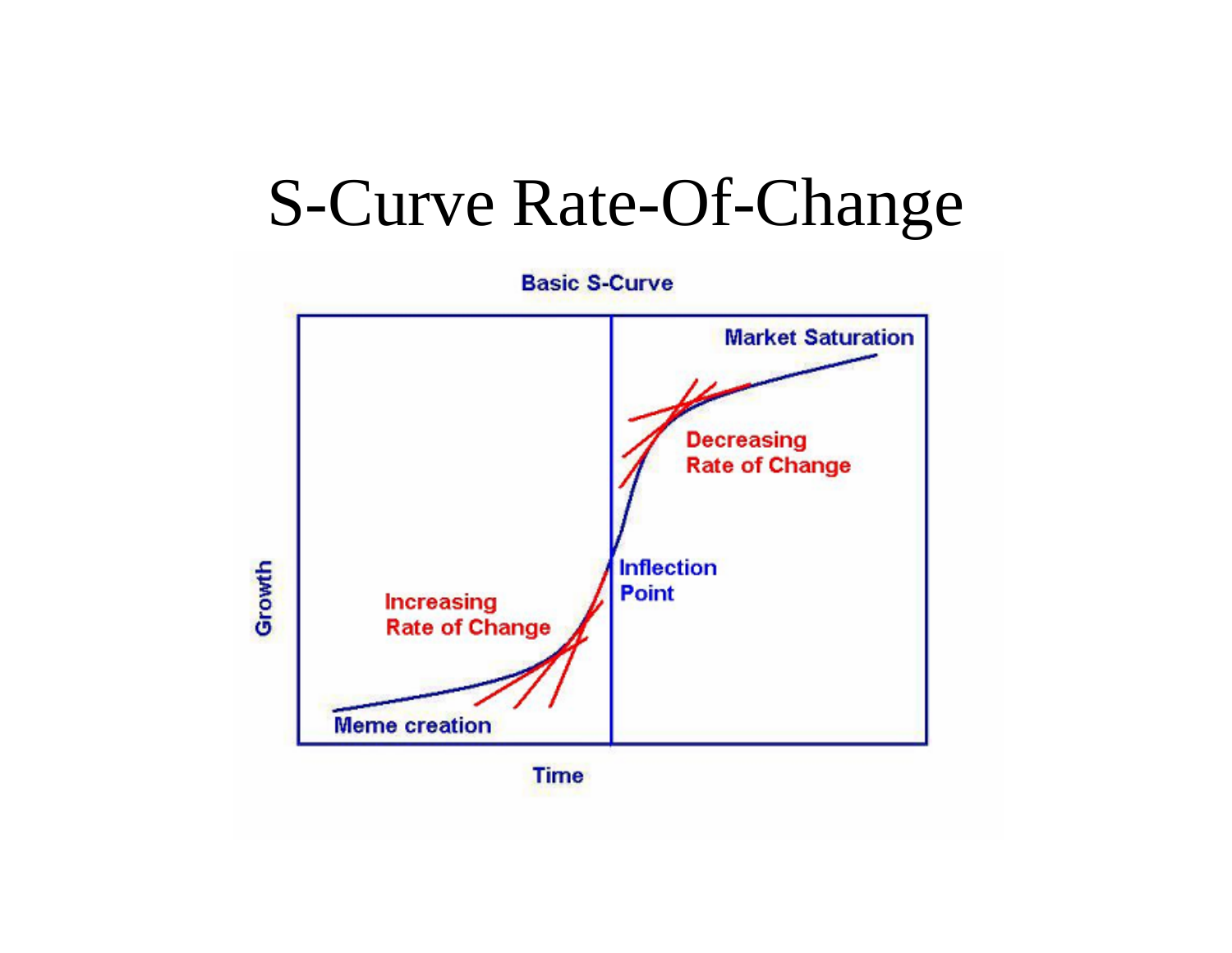## S-Curve Strategy

**S-Curve** 



**Time**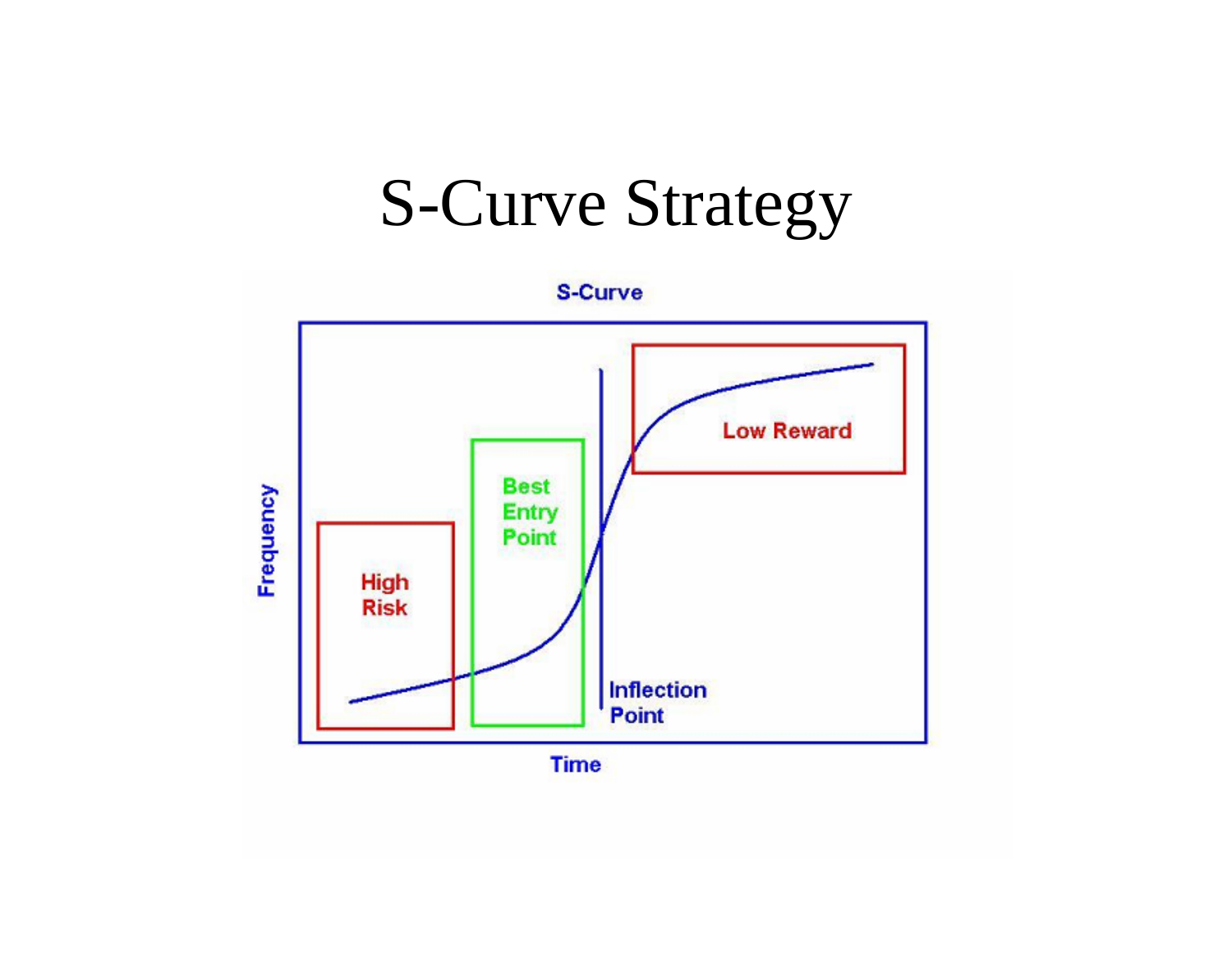## Dawkins Meme Theory

- Dawkins coined the term "meme" in 1976
- An idea like "I want a tattoo"
- Wikipedia definition -

"a unit of cultural information that propagates from one mind to another as a theoretical unit of cultural evolution"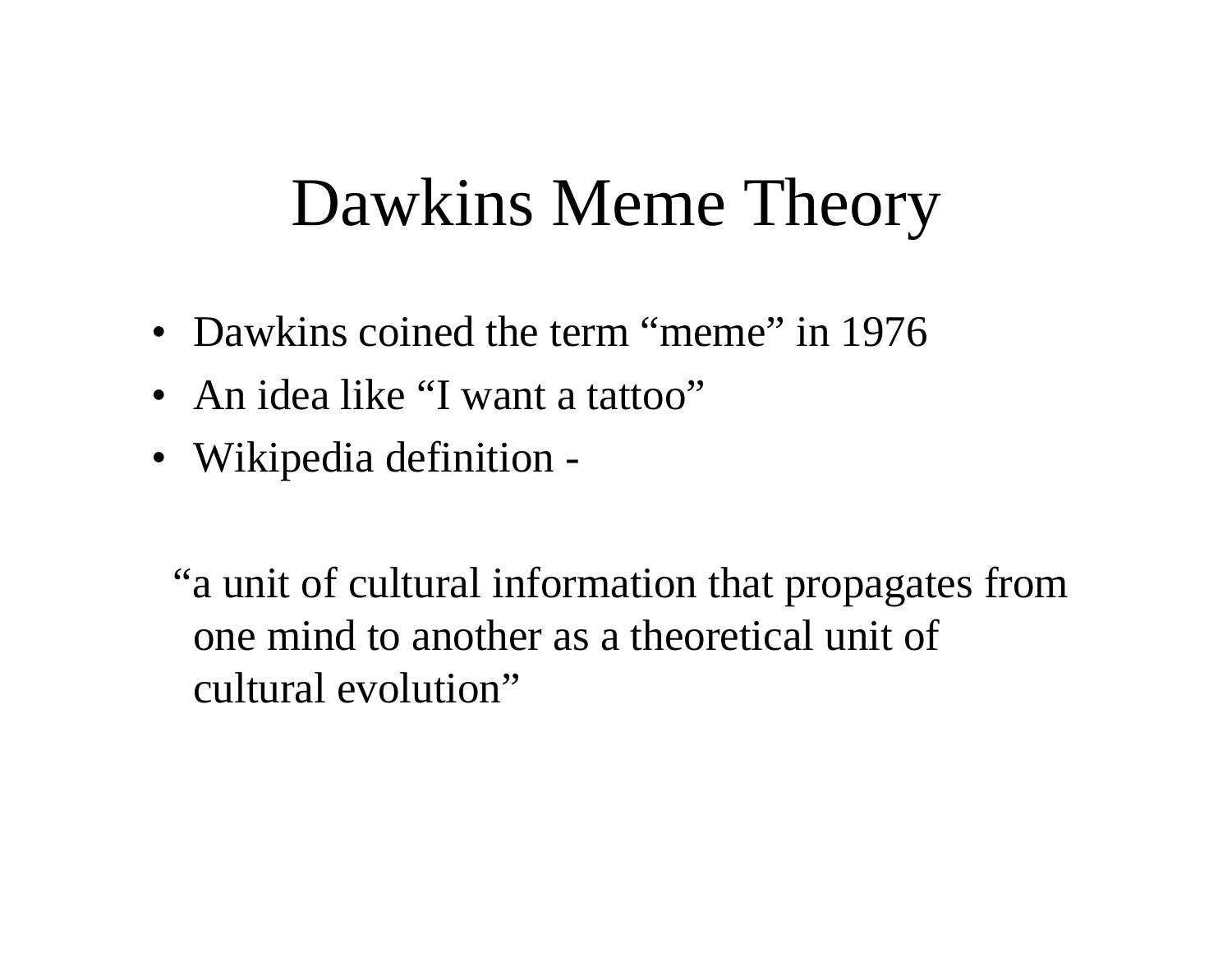## Ideosphere

- The sum of all memes in circulation
- The "Global Human Consciousness"
- The Internet has a subset of the Ideosphere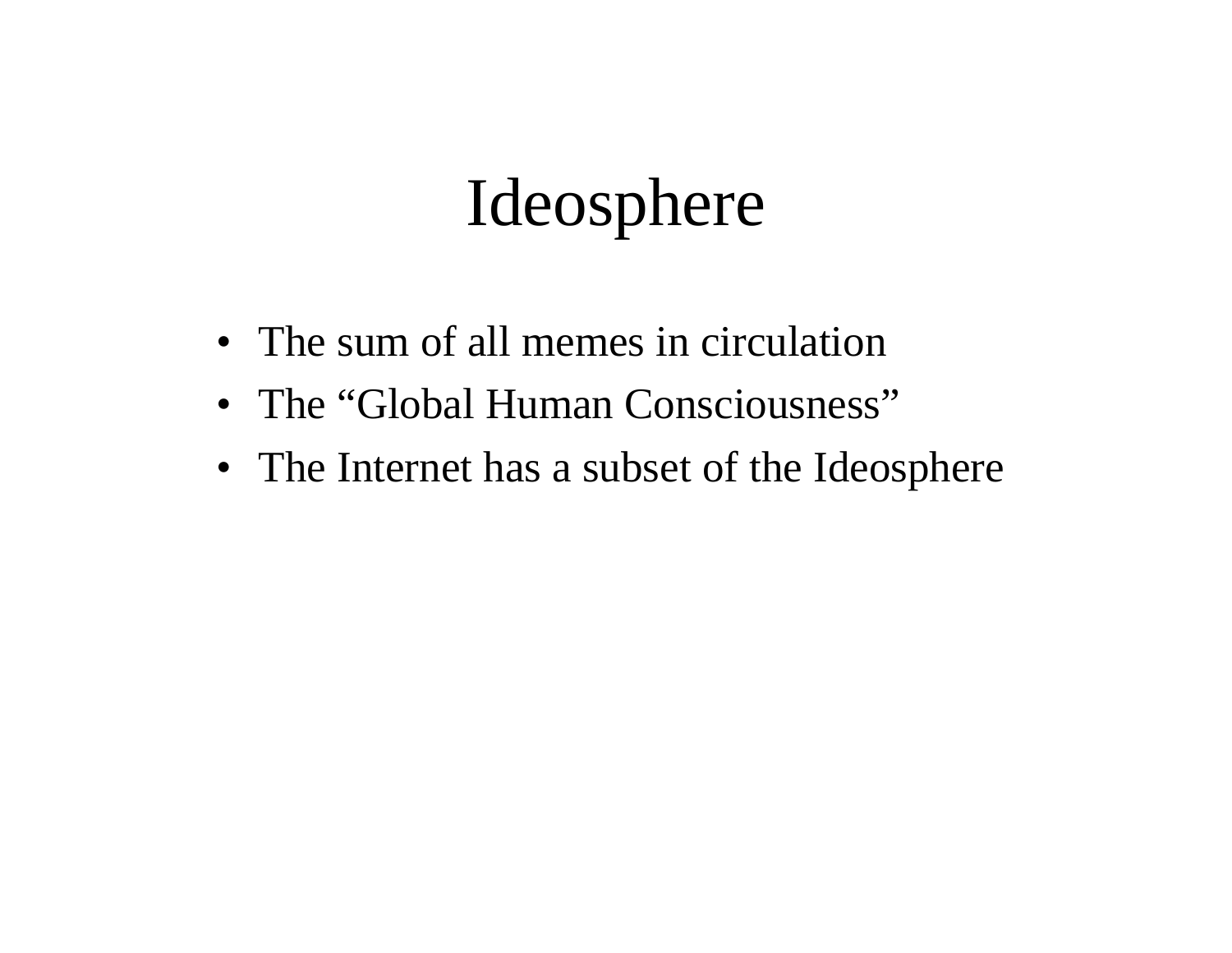## Empirical Meme Theory (Me!)

- Original Meme Theory
- Keywords As Proxy For A Meme
- Electron Flow  $(E = I \times R)$  (Networks)
- S-Curve
- Meme Miner (Dejanews.com)
- Google Trends tool
- Blogpulse.com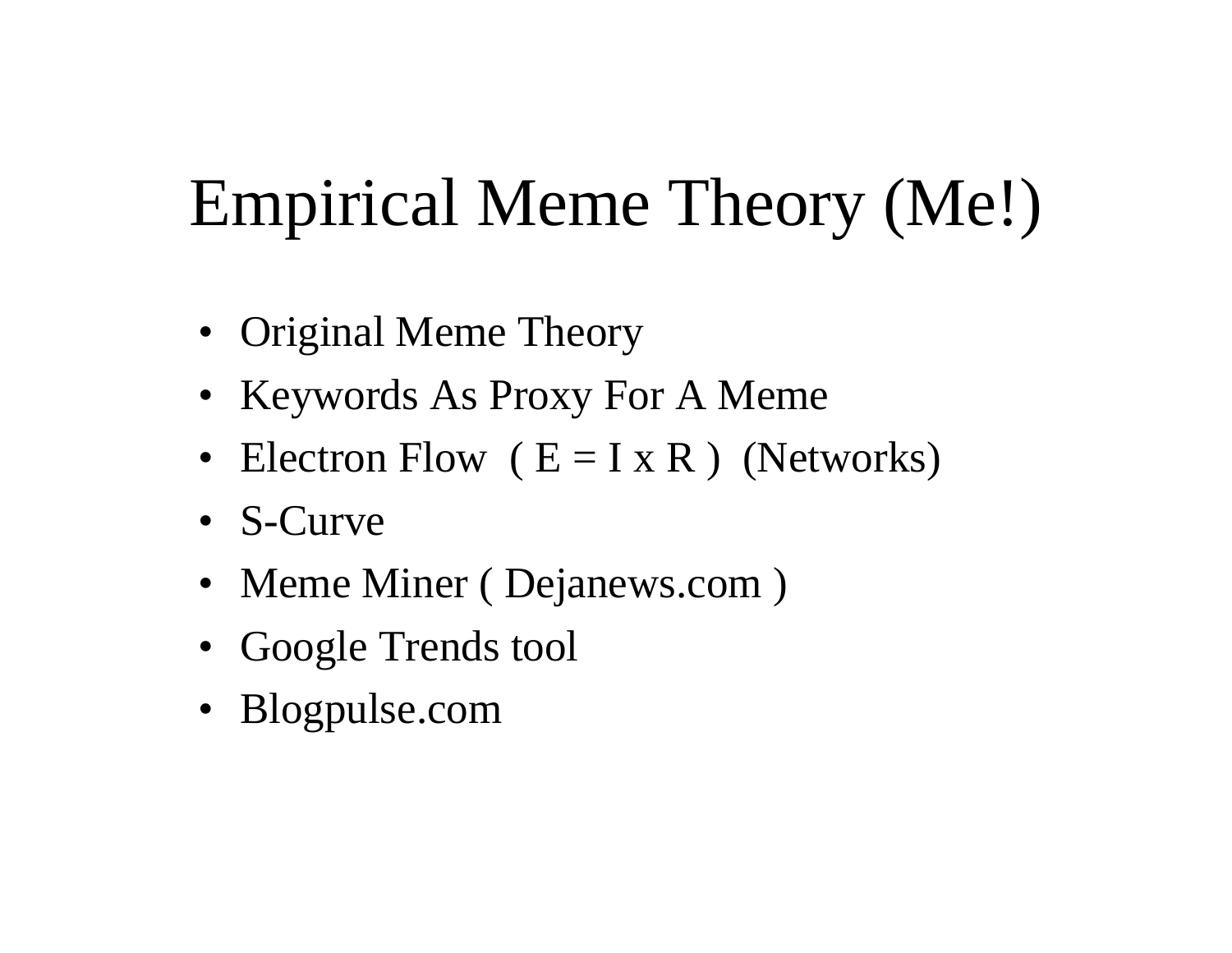## Example: Delphi

#### Dejanews MemeGraph For: 'delphi'

Meme Miner 1.1

http://www.browardhorne.com/mememiner

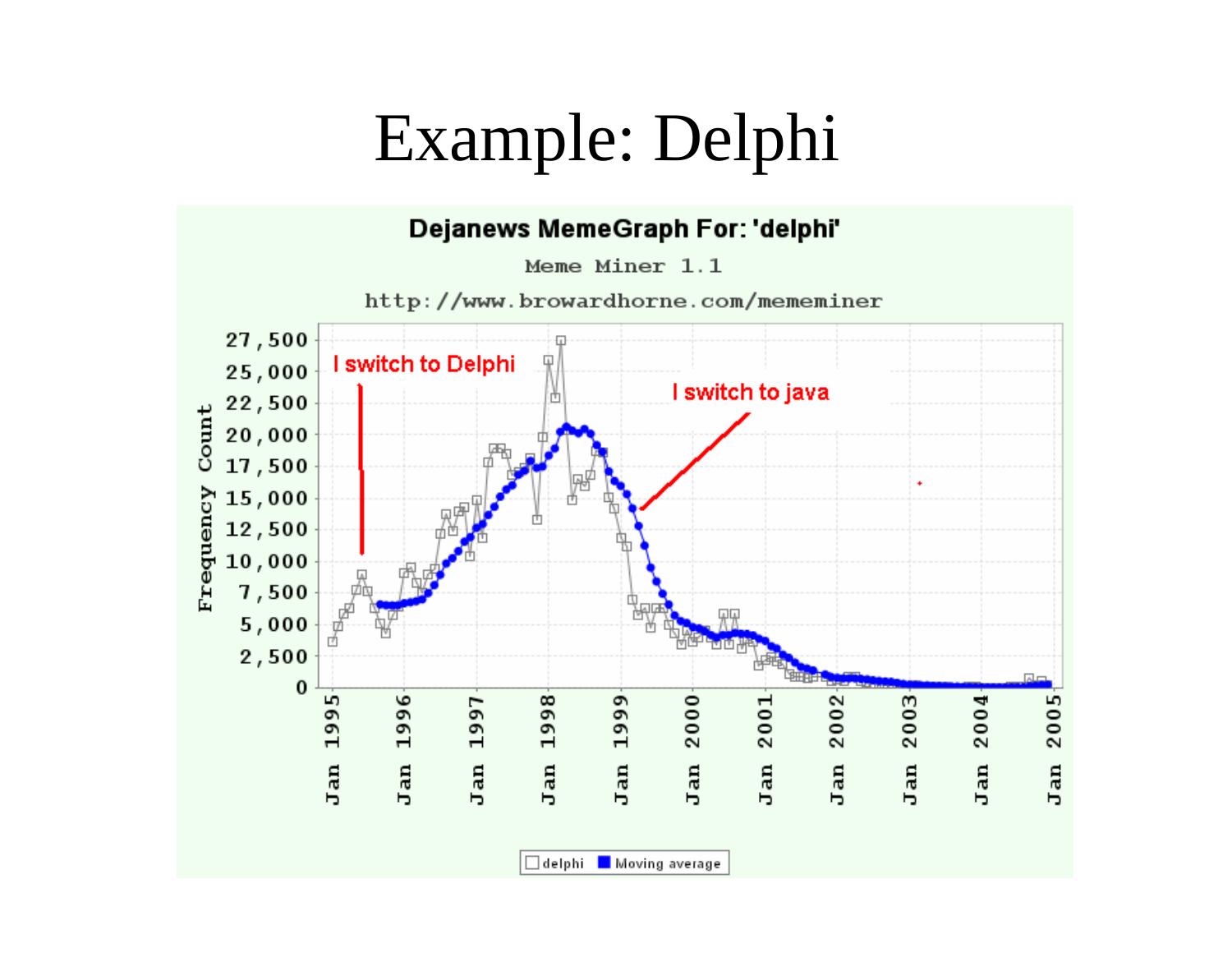### Example: Easter Bunny

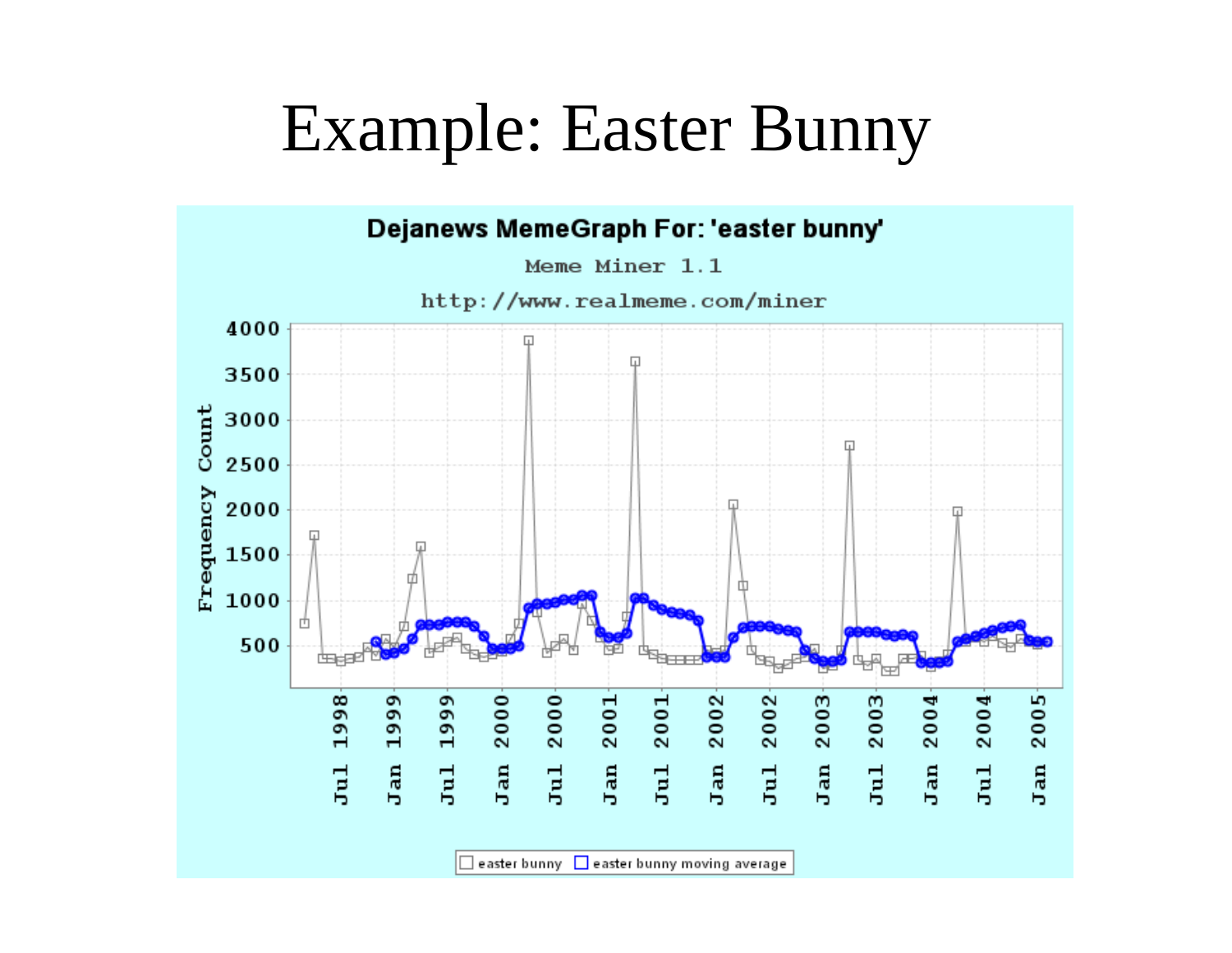#### Example: Sex & Terrorism

#### Dejanews MemeGraph For: 'terrorism vs. sex'

Meme Miner 1.1



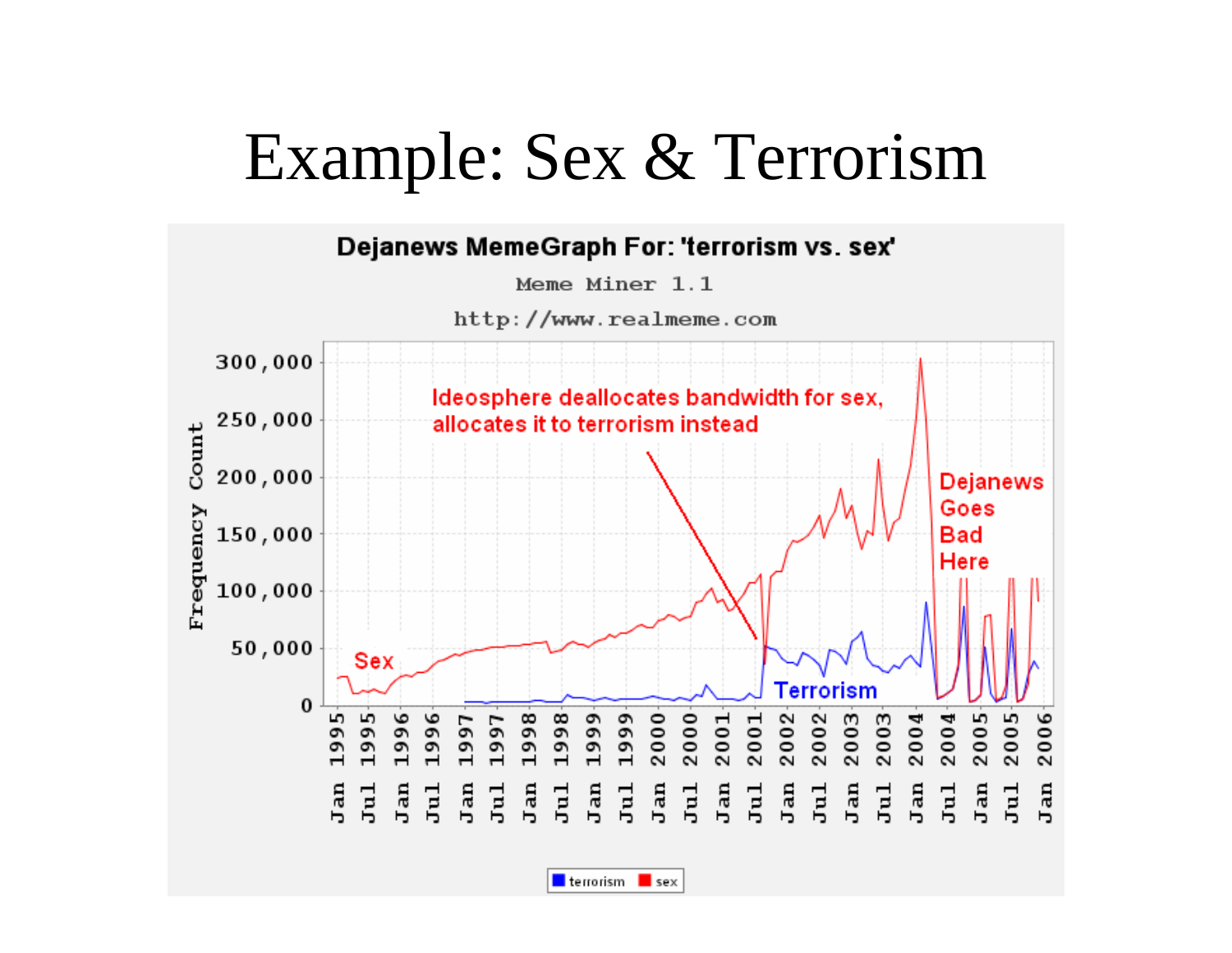#### Meme Assumptions

- **Memes propagate as an S-Curve**
- **Memes propagate to most sites but at different amplitudes and latencies**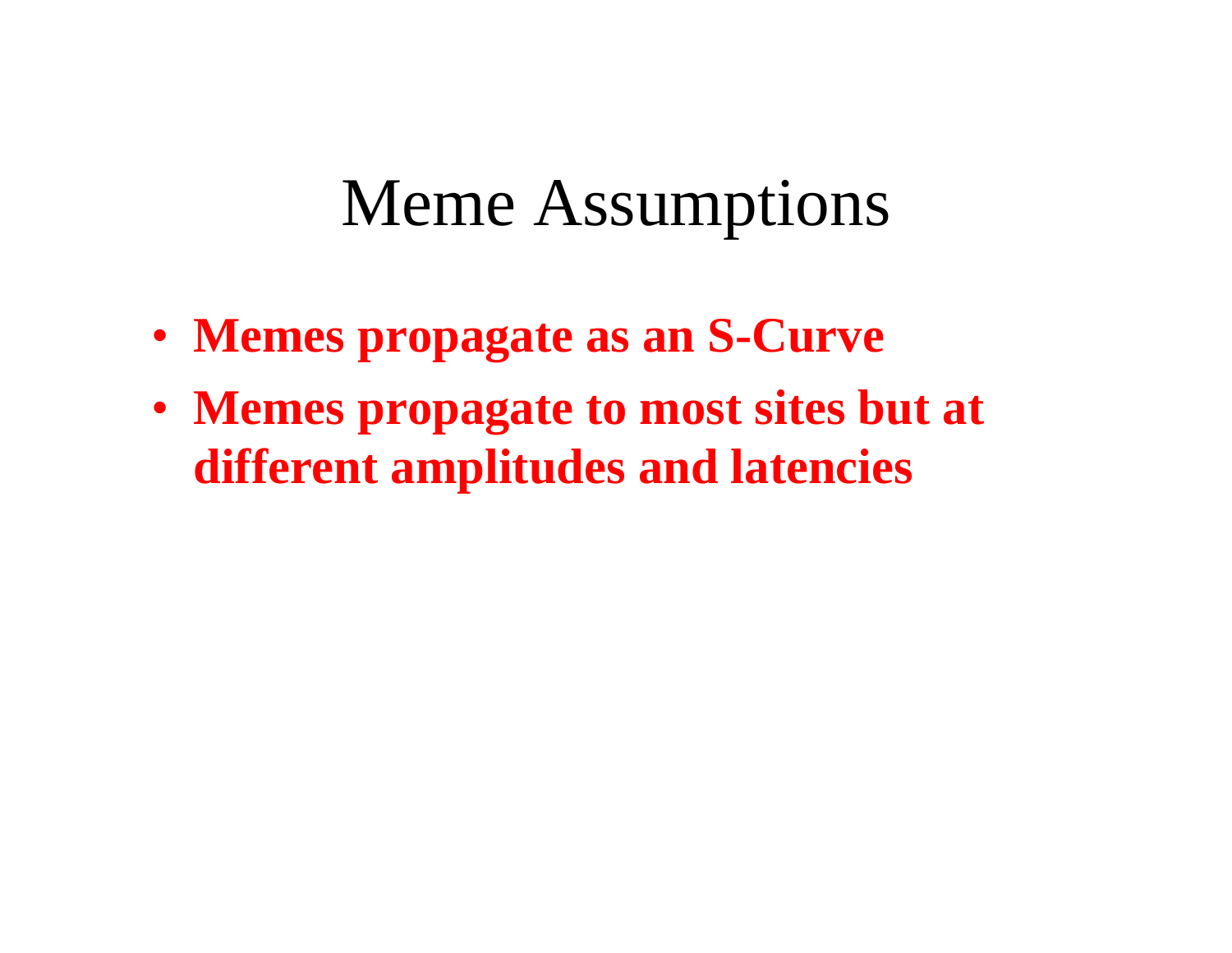## Meme Miner Inadequacies

- Single source
- Dejanews.com indexing revised by Google
- Older technology losing favor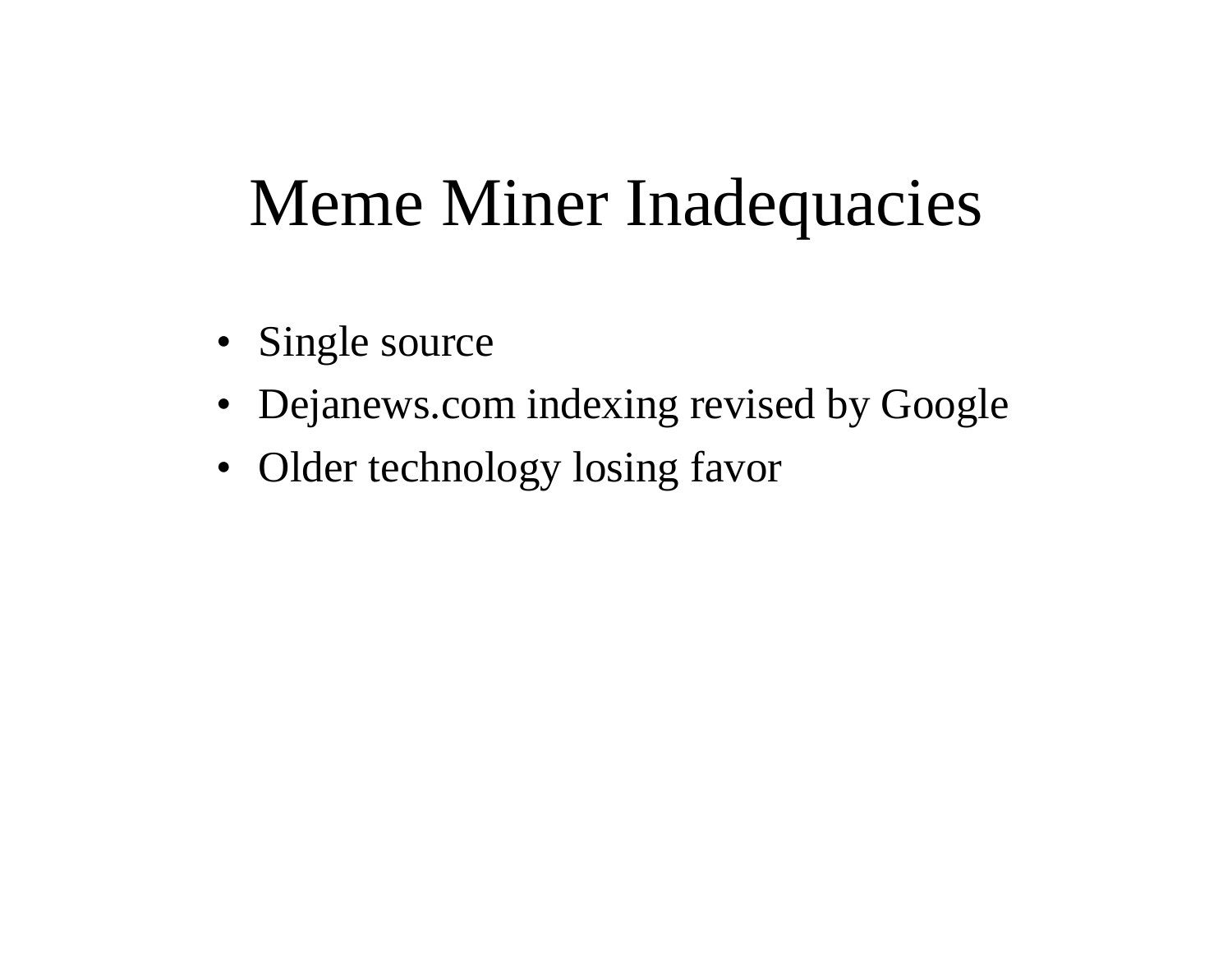## Expanded Mining Model



First tested on "MySpace" meme...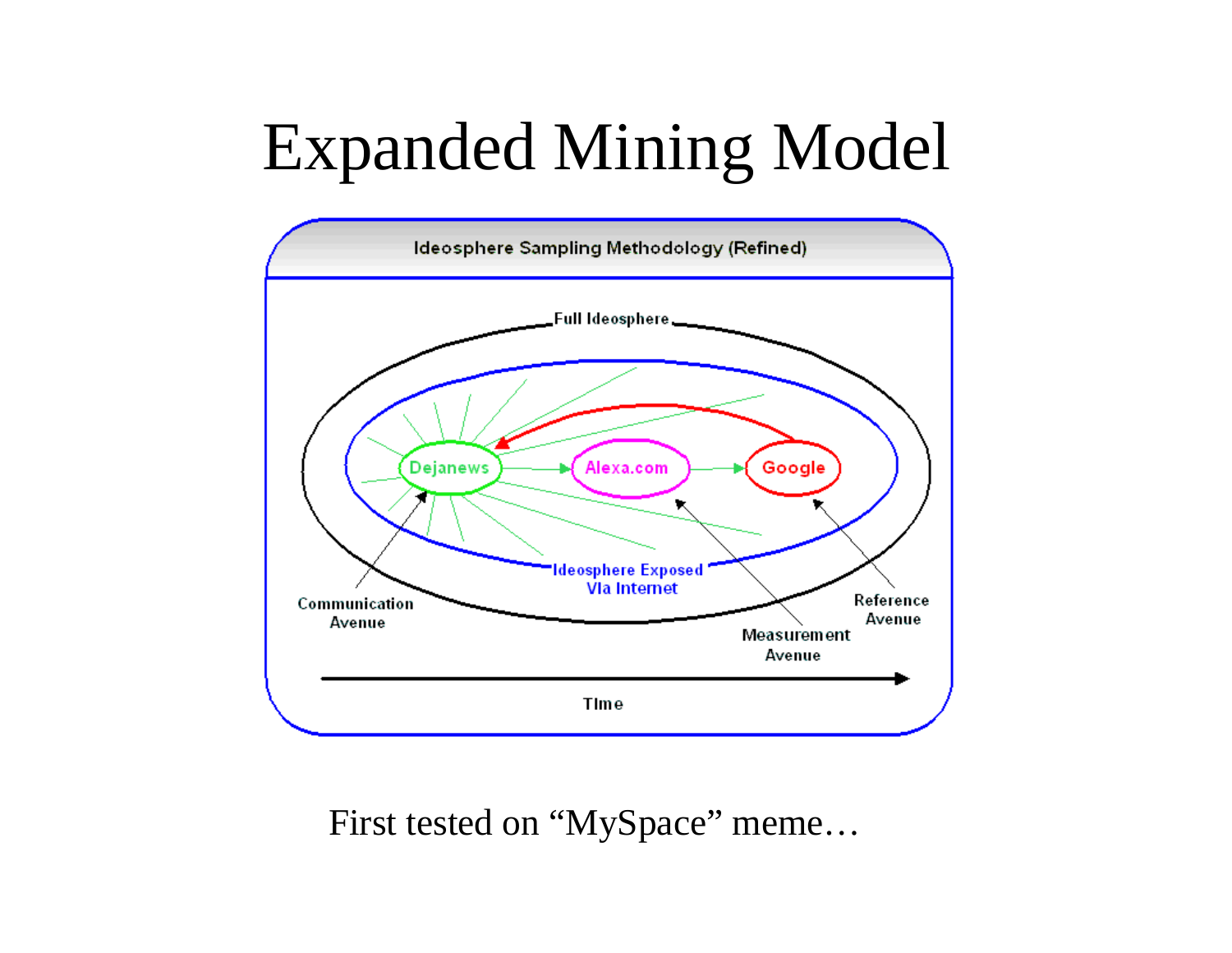## MySpace Meme (Dejanews)

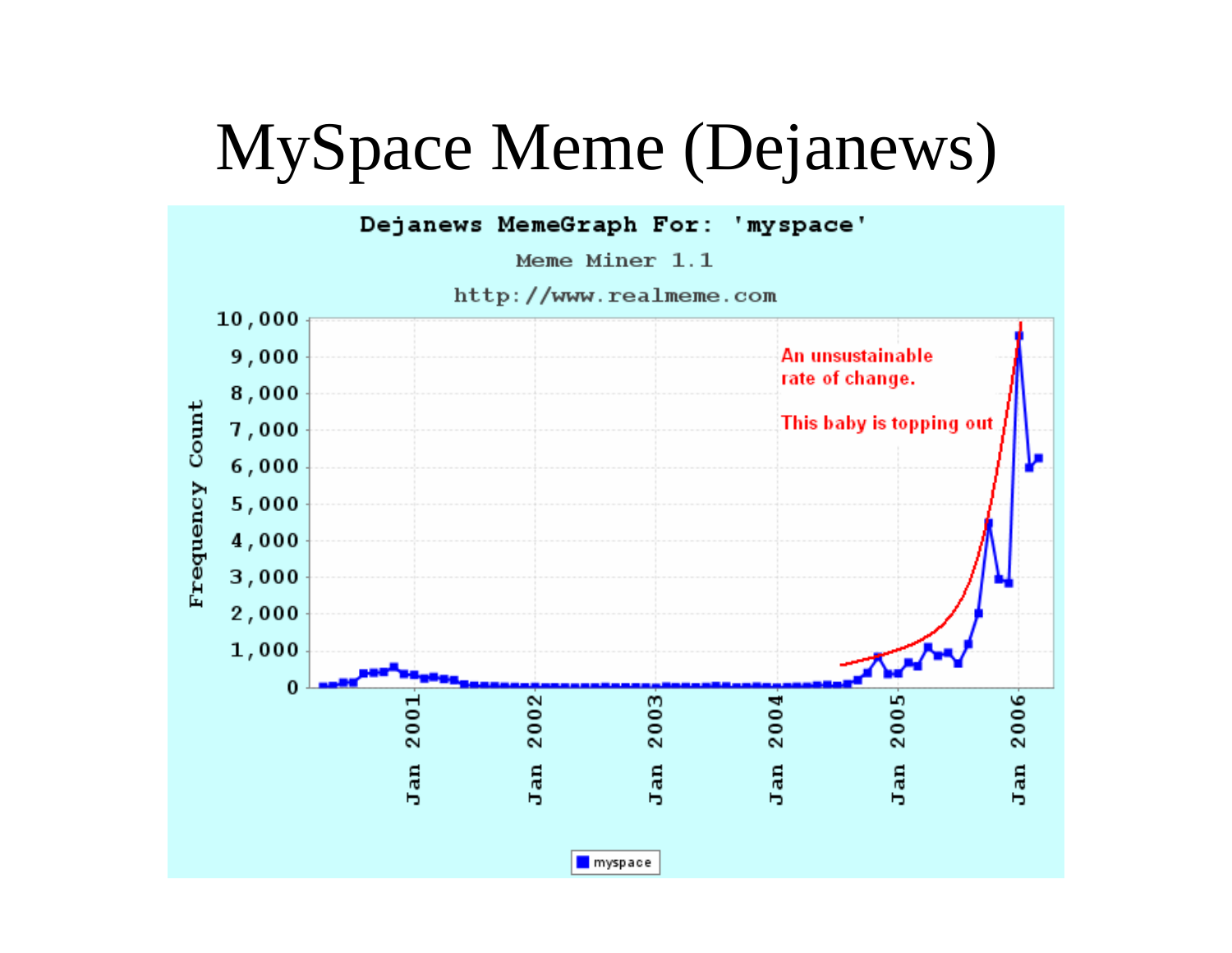## MySpace Meme (Alexa)

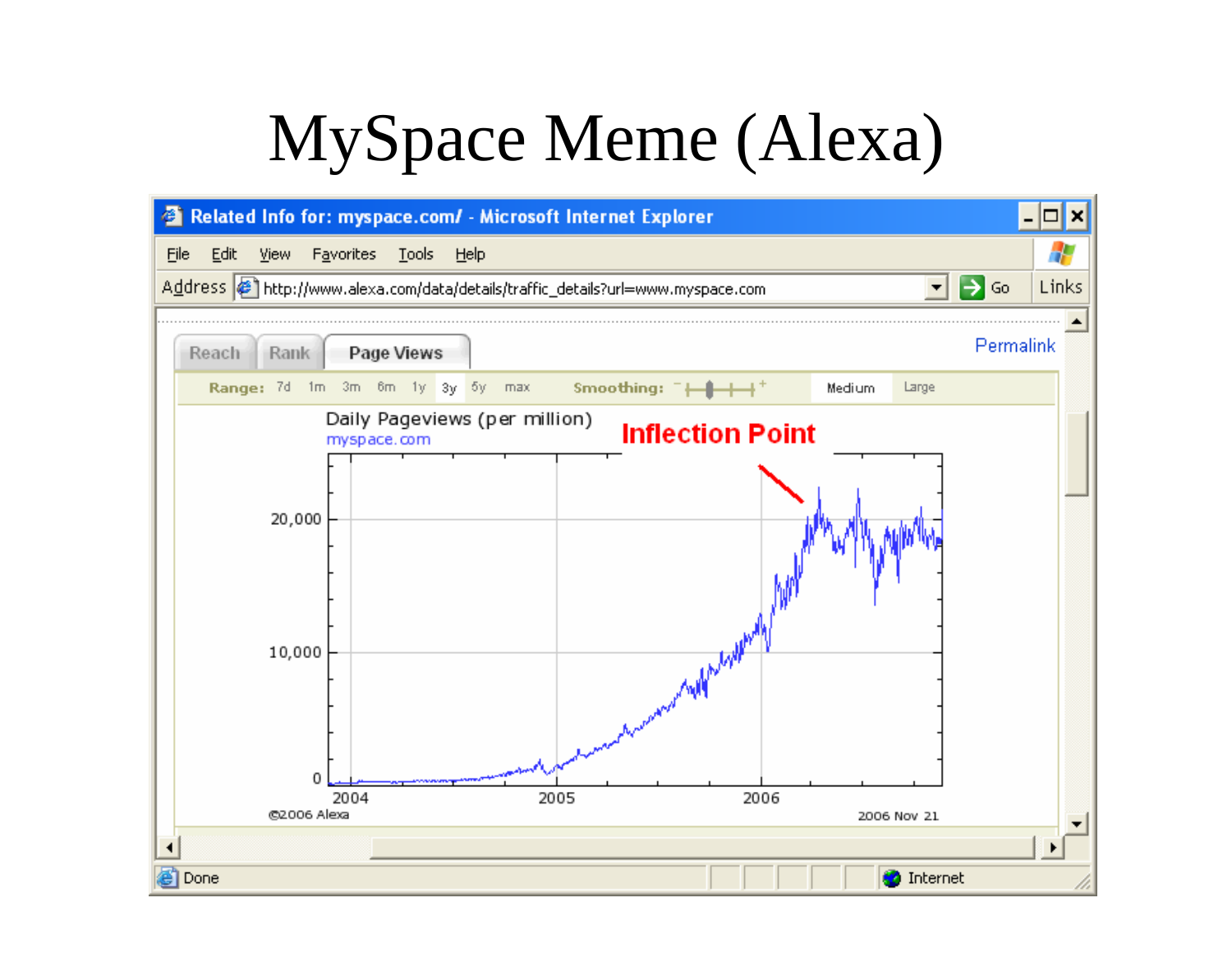## MySpace Meme (Google)

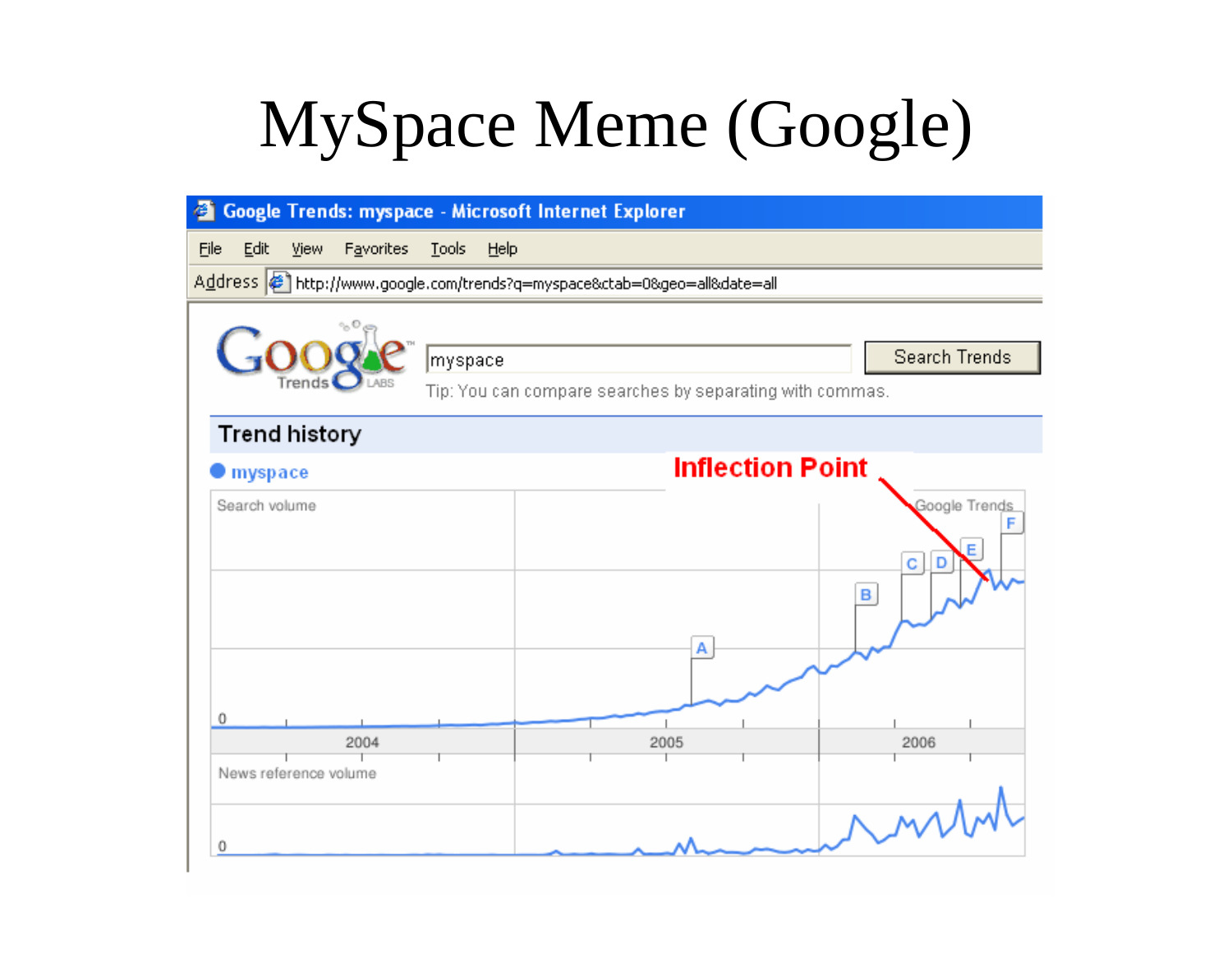#### The New Model Worked…

For the "MySpace" meme, so I tested it against another case, a new site with a high growth rate…

"IAmFacingForeclosure.com" (IAFF.com)

But the results were different…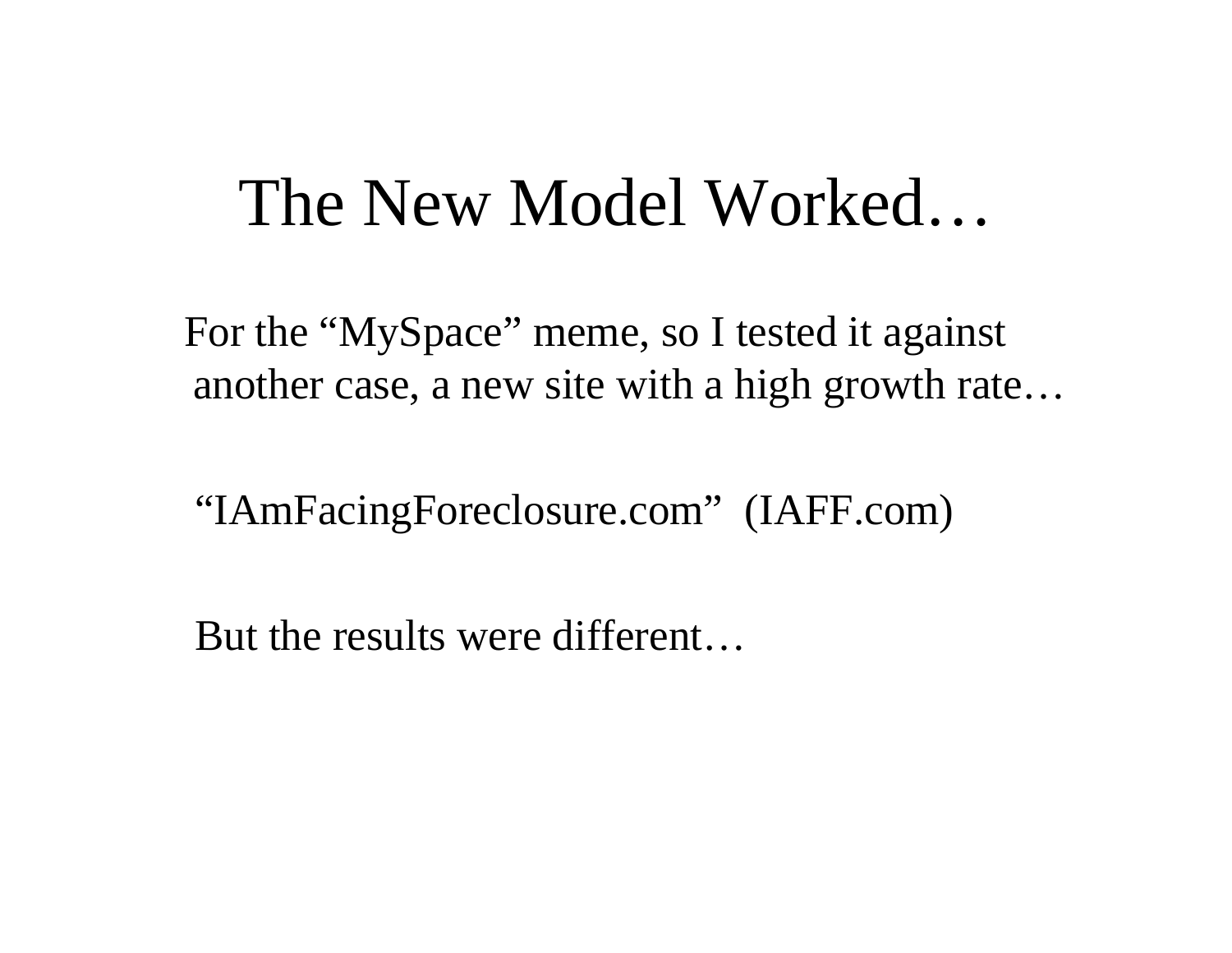## IAFF Meme (Alexa)

| –  □ ×<br>Related Info for: iamfacingforeclosure.com/ - Microsoft Internet Explorer<br>G)                                       |                       |                  |  |  |  |  |  |  |
|---------------------------------------------------------------------------------------------------------------------------------|-----------------------|------------------|--|--|--|--|--|--|
| Æ<br>Eile<br>Edit<br><b>View</b><br>Favorites<br><b>Tools</b><br>Help                                                           |                       |                  |  |  |  |  |  |  |
| Address <sup>8</sup> http://www.alexa.com/data/details/traffic_details?url=www.iamfacingforeclosure.com                         | $\Rightarrow$ Go<br>▾ | Links            |  |  |  |  |  |  |
| Permalink<br>Page Views<br>Reach<br>Rank                                                                                        |                       | $\blacktriangle$ |  |  |  |  |  |  |
| Range: 7d 1m 3m 6m 1y 3y 5y max<br>Smoothing: $\overline{+}\overline{+}\overline{+}\overline{+}\overline{+}$<br>Medium<br>Large |                       |                  |  |  |  |  |  |  |
| Daily Pageviews (per million)<br>iamfacingforeclosure.com                                                                       |                       |                  |  |  |  |  |  |  |
| 10                                                                                                                              |                       |                  |  |  |  |  |  |  |
|                                                                                                                                 |                       |                  |  |  |  |  |  |  |
| 8                                                                                                                               |                       |                  |  |  |  |  |  |  |
|                                                                                                                                 |                       |                  |  |  |  |  |  |  |
| <b>Failure to break previous high</b>                                                                                           |                       |                  |  |  |  |  |  |  |
| "national<br>6<br>is a likely confirmation of                                                                                   |                       |                  |  |  |  |  |  |  |
| <b>broadcast</b><br>downward trend                                                                                              |                       |                  |  |  |  |  |  |  |
| event"<br>4                                                                                                                     |                       |                  |  |  |  |  |  |  |
|                                                                                                                                 |                       |                  |  |  |  |  |  |  |
|                                                                                                                                 |                       |                  |  |  |  |  |  |  |
| 2                                                                                                                               |                       |                  |  |  |  |  |  |  |
|                                                                                                                                 |                       |                  |  |  |  |  |  |  |
| 0                                                                                                                               |                       |                  |  |  |  |  |  |  |
| Oct<br>Nov<br>Sep<br>@2006 Alexa                                                                                                | 2006 Nov 30           |                  |  |  |  |  |  |  |
| <b>Compare sites:</b>                                                                                                           |                       |                  |  |  |  |  |  |  |
| www.iamfacingforec vs.<br>Submit<br>VS.<br>vs.<br>vs.                                                                           |                       |                  |  |  |  |  |  |  |
| <b>B</b> Done                                                                                                                   | <b>O</b> Internet     |                  |  |  |  |  |  |  |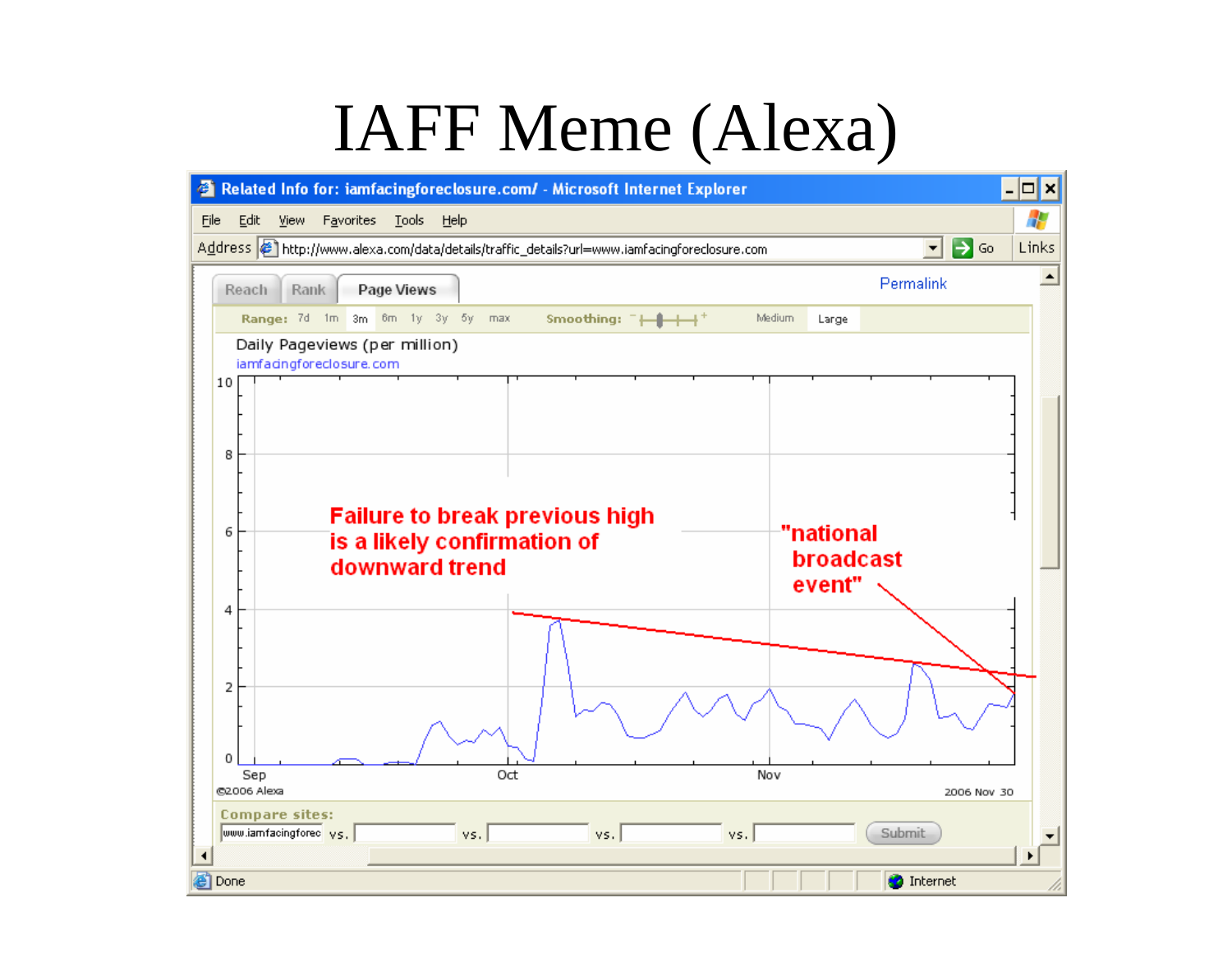## IAFF Meme (Dejanews)

Dejanews MemeGraph For: 'lamFacingForeclosure.com'

Meme Miner 1.1

http://www.realmeme.com

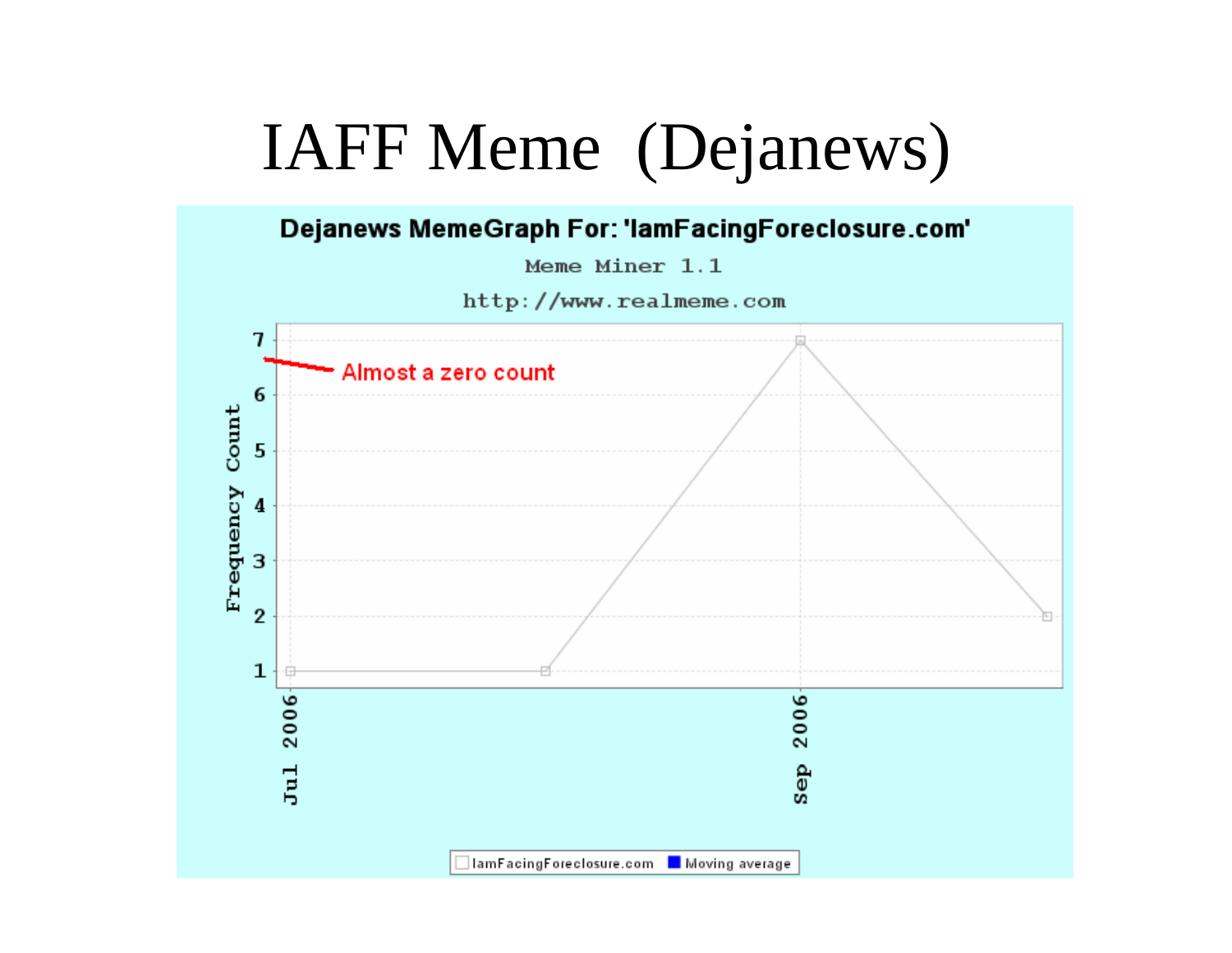## IAFF Meme (Google)

| œ1                                                                        | Google Trends: iamfacingforeclosure.com - Microsoft Internet Explorer                                                                      |                      |
|---------------------------------------------------------------------------|--------------------------------------------------------------------------------------------------------------------------------------------|----------------------|
| File<br>Edit<br>Favorites<br>View.                                        | Tools<br>Help                                                                                                                              |                      |
|                                                                           | iamfacingforeclosure.com<br>Tip: You can compare searches by separating with commas.                                                       | <b>Search Trends</b> |
| <b>Trend history</b>                                                      |                                                                                                                                            |                      |
| œ1                                                                        | Your terms iamfacingforeclosure.com - do not have enough search volume to Show<br>Google Trends: casey serin - Microsoft internet Explorer |                      |
| Edit<br>File<br>Favorites<br>View.                                        | Tools<br>Help                                                                                                                              |                      |
|                                                                           | casey serin<br>Tip: You can compare searches by separating with commas.                                                                    | <b>Search Trends</b> |
| <b>Trend history</b>                                                      |                                                                                                                                            |                      |
| Your terms casey serin - do not have enough search volume to show graphs. |                                                                                                                                            |                      |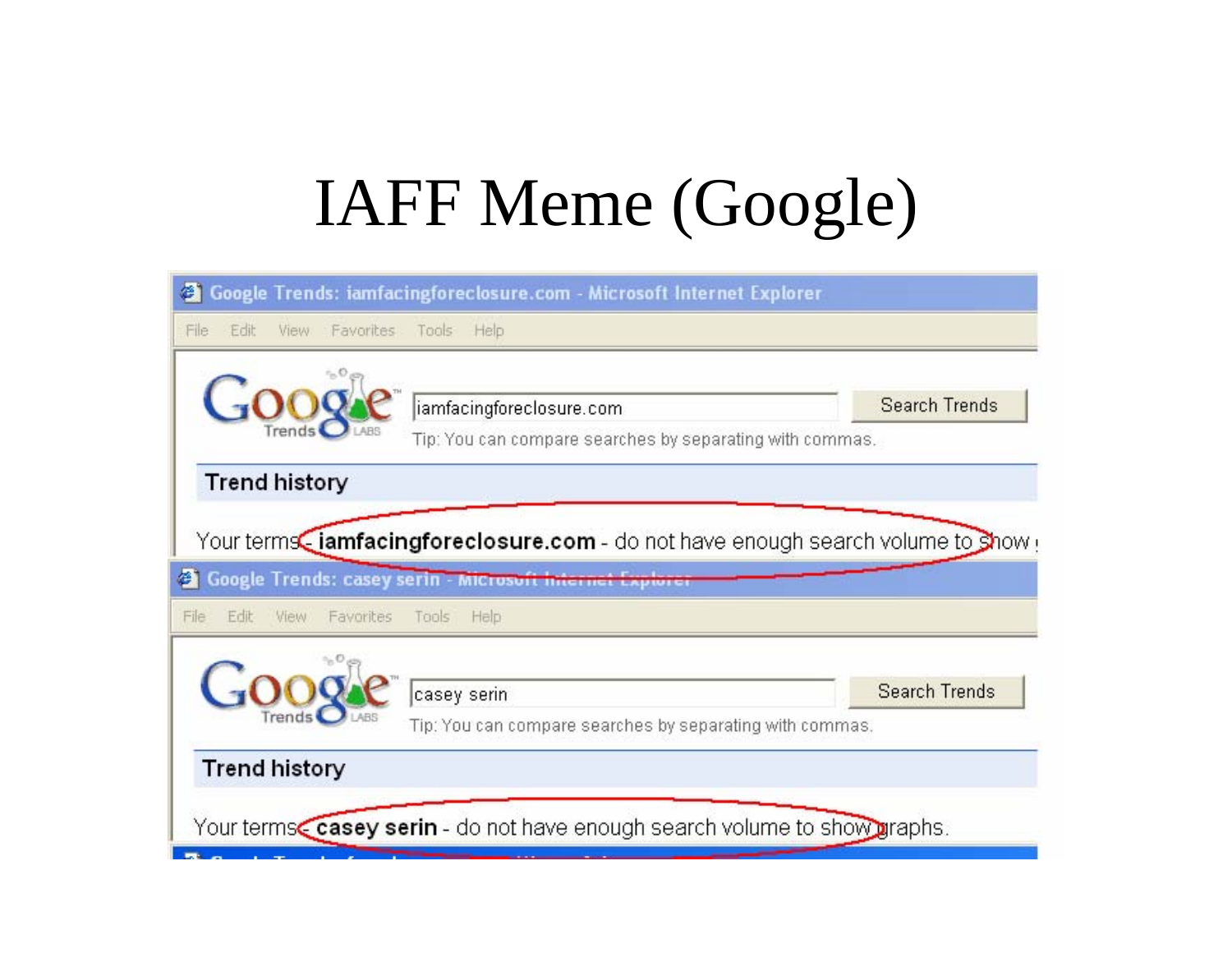## Meme Seepage Theory

Remember our Meme assumptions? Memes propagate as an S-curve and across most sites but with varying amplitudes and latencies.

If traffic increases to a primary site, then traffic to linked sites should increase proportionally (more or less)

If traffic increases to a primary site, then traffic to reference sites like Google should increase proportionally… and other sites in the top 10 result list should experience a lesser but measurable increase in traffic…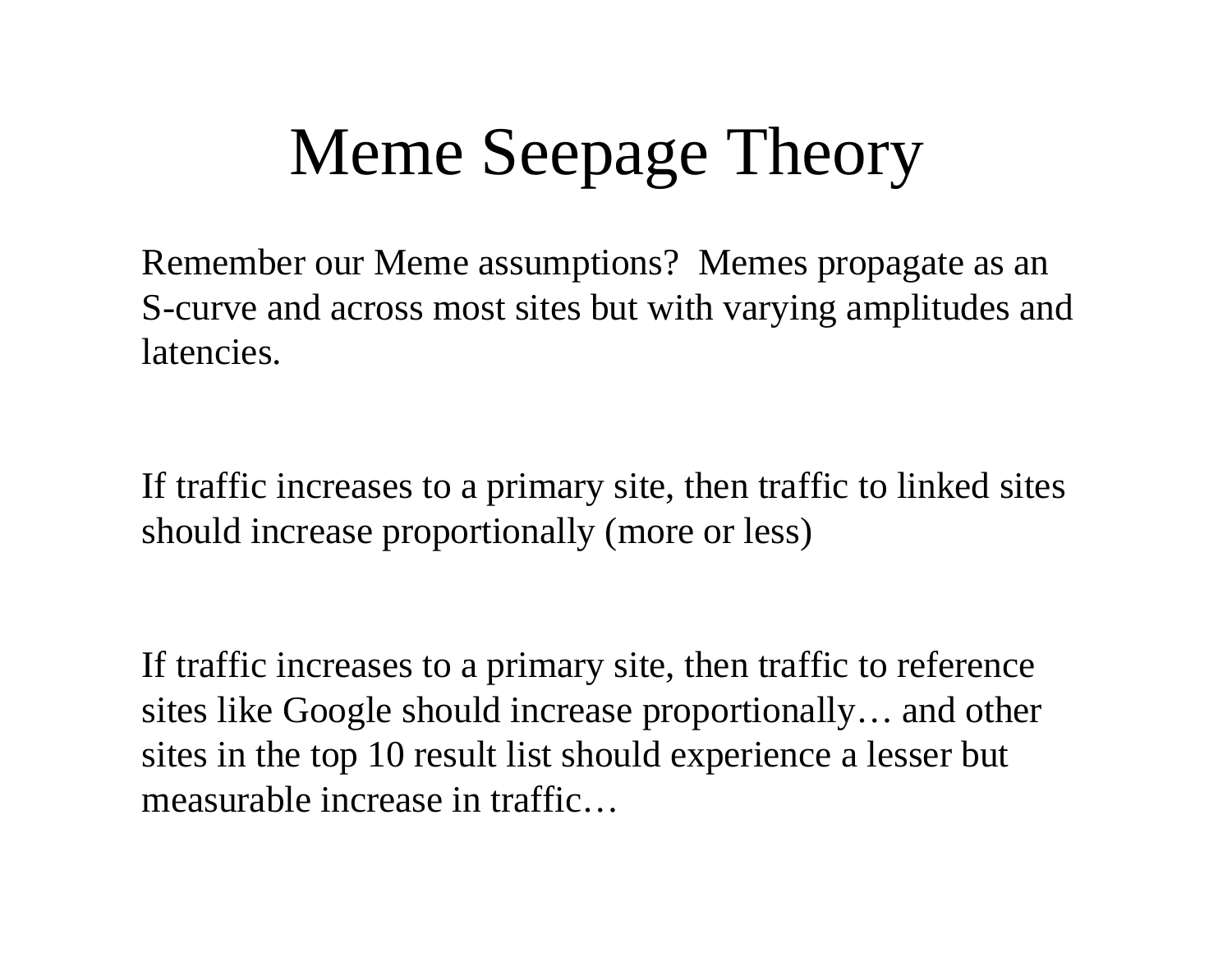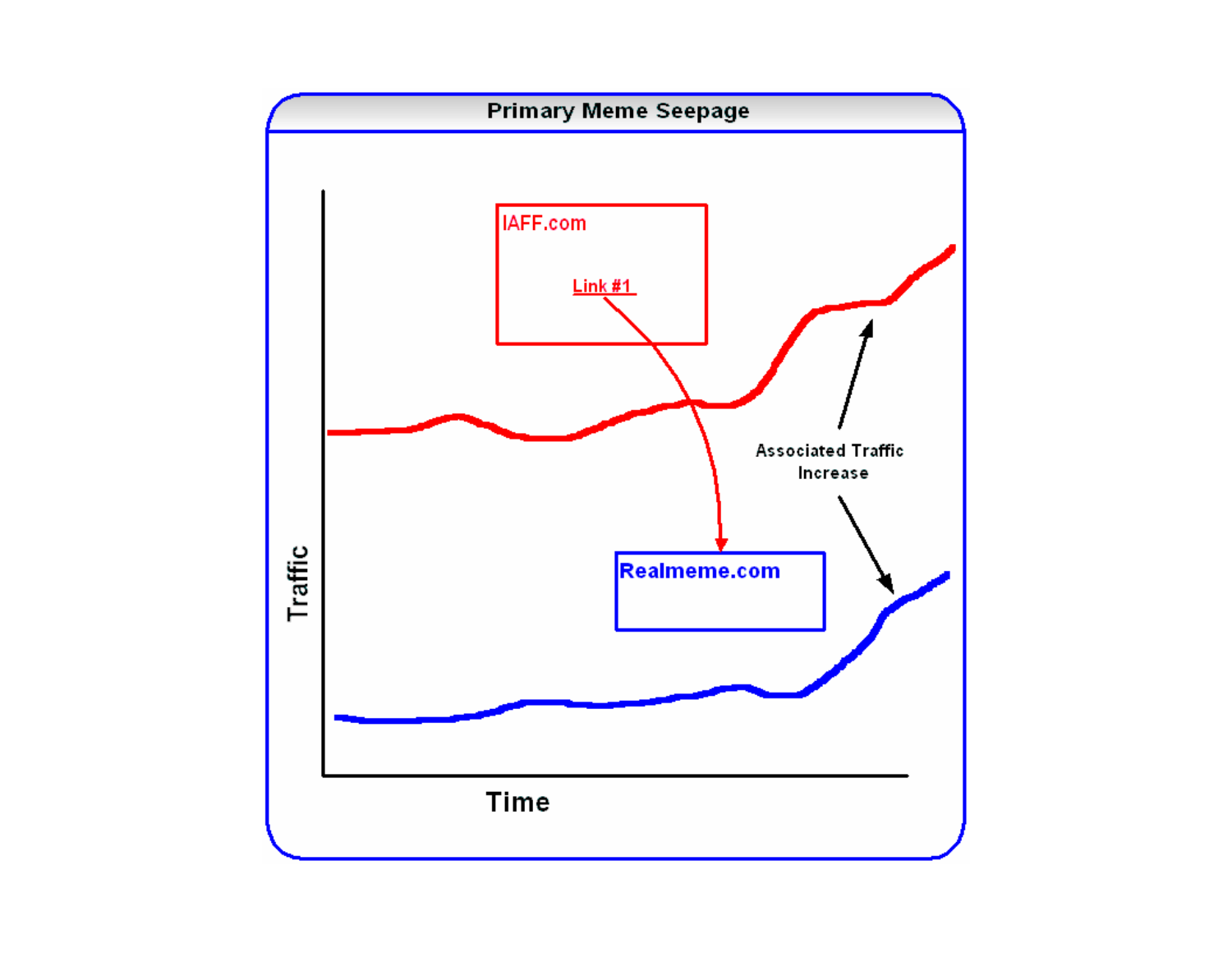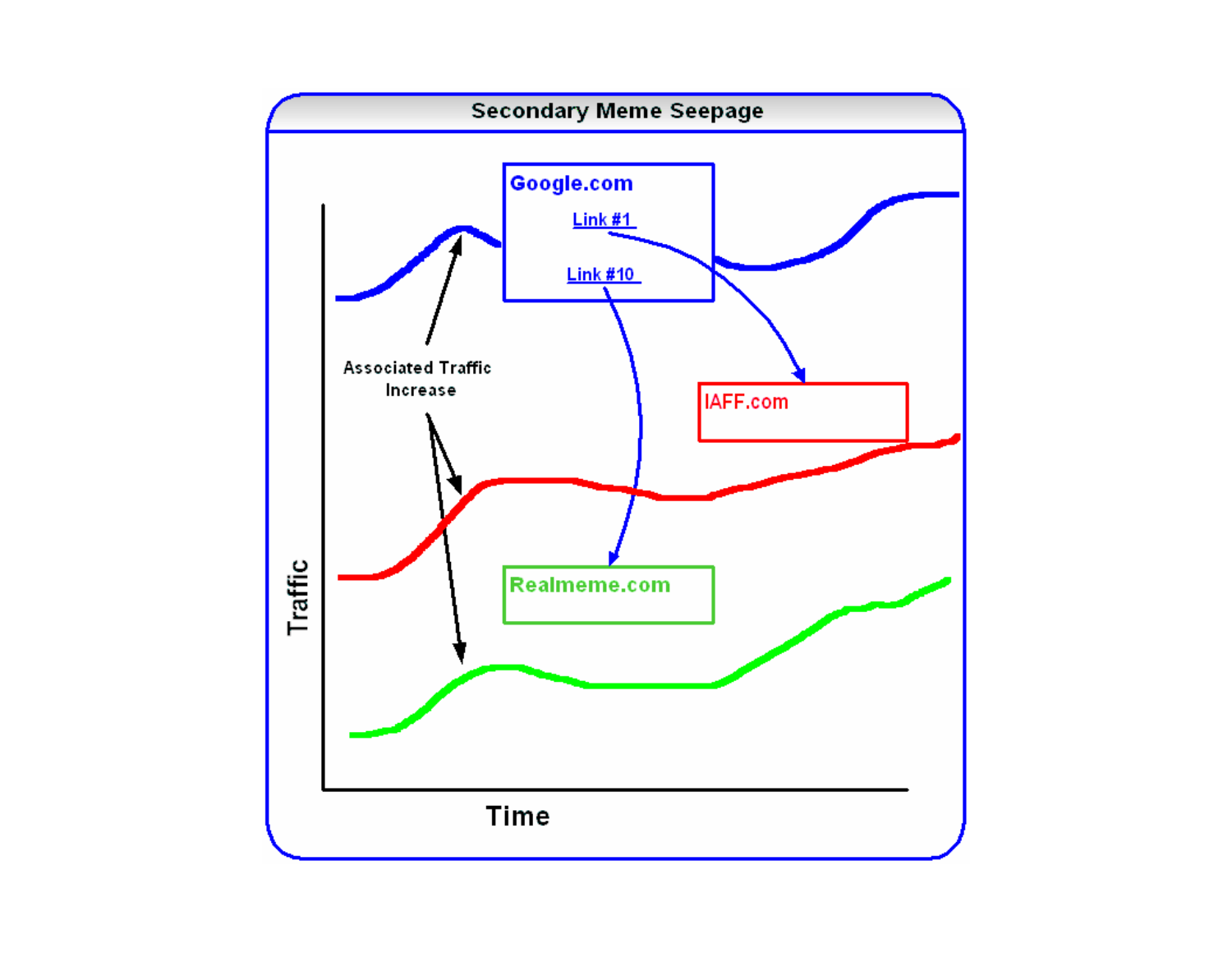## So I Experimented..

I posted a link directly to IAFF.com, to tap off a slice of IAFF.com's traffic via meme seepage. Theoretically, a doubling of IAFF traffic should produce an equal ratio of redirected traffic to my own site, RealMeme.com

But the results were wrong again…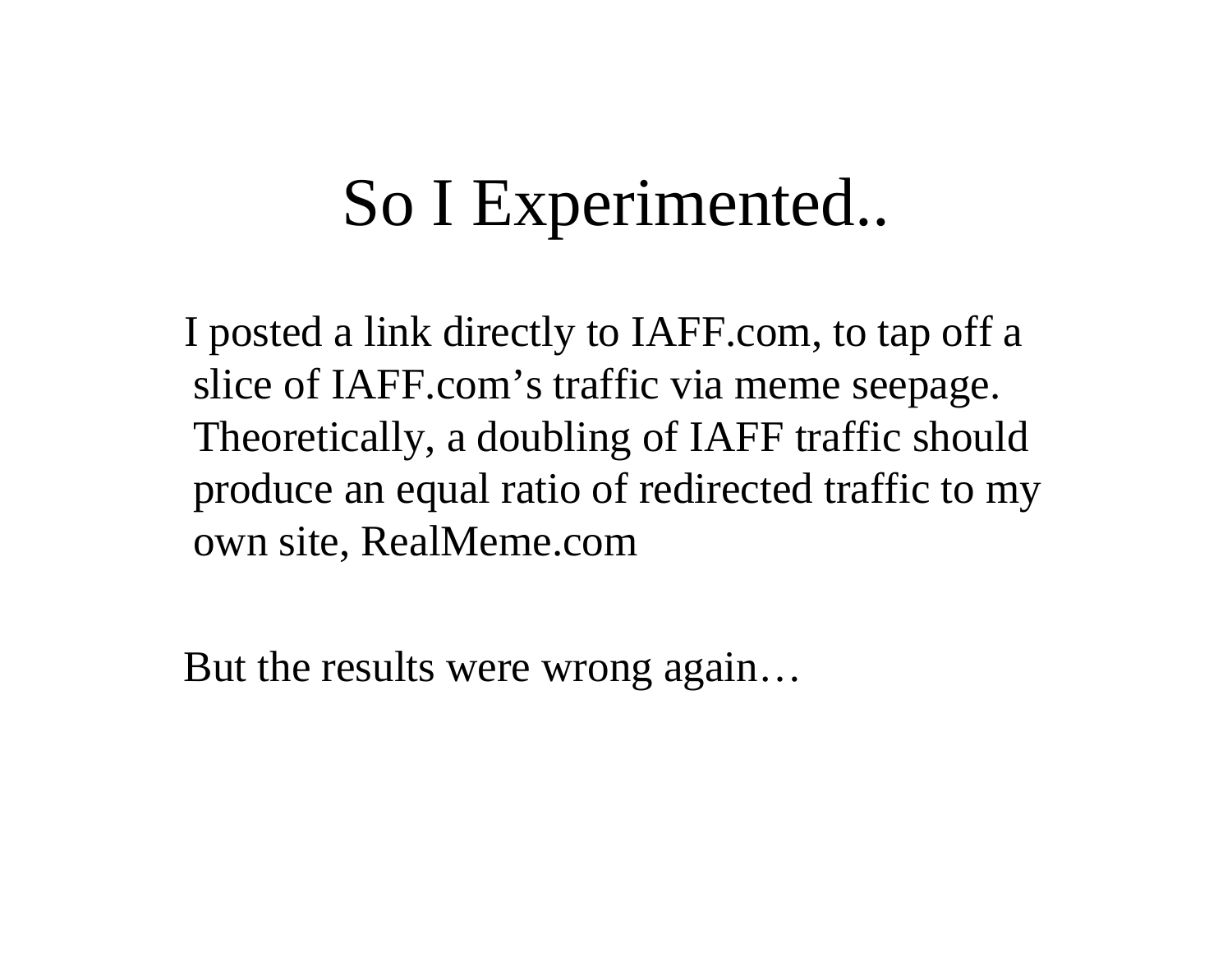## And I Experimented Again…

Alexa showed IAFF.com with a 25% increase in traffic but my site experienced no concurrent increase.

I was surprised and I posted the results to IAFF.com.

And a few days later, I did experience an anomalous increase in traffic but it didn't match IAFF.com's Alexa traffic delta. Here's what hit my site…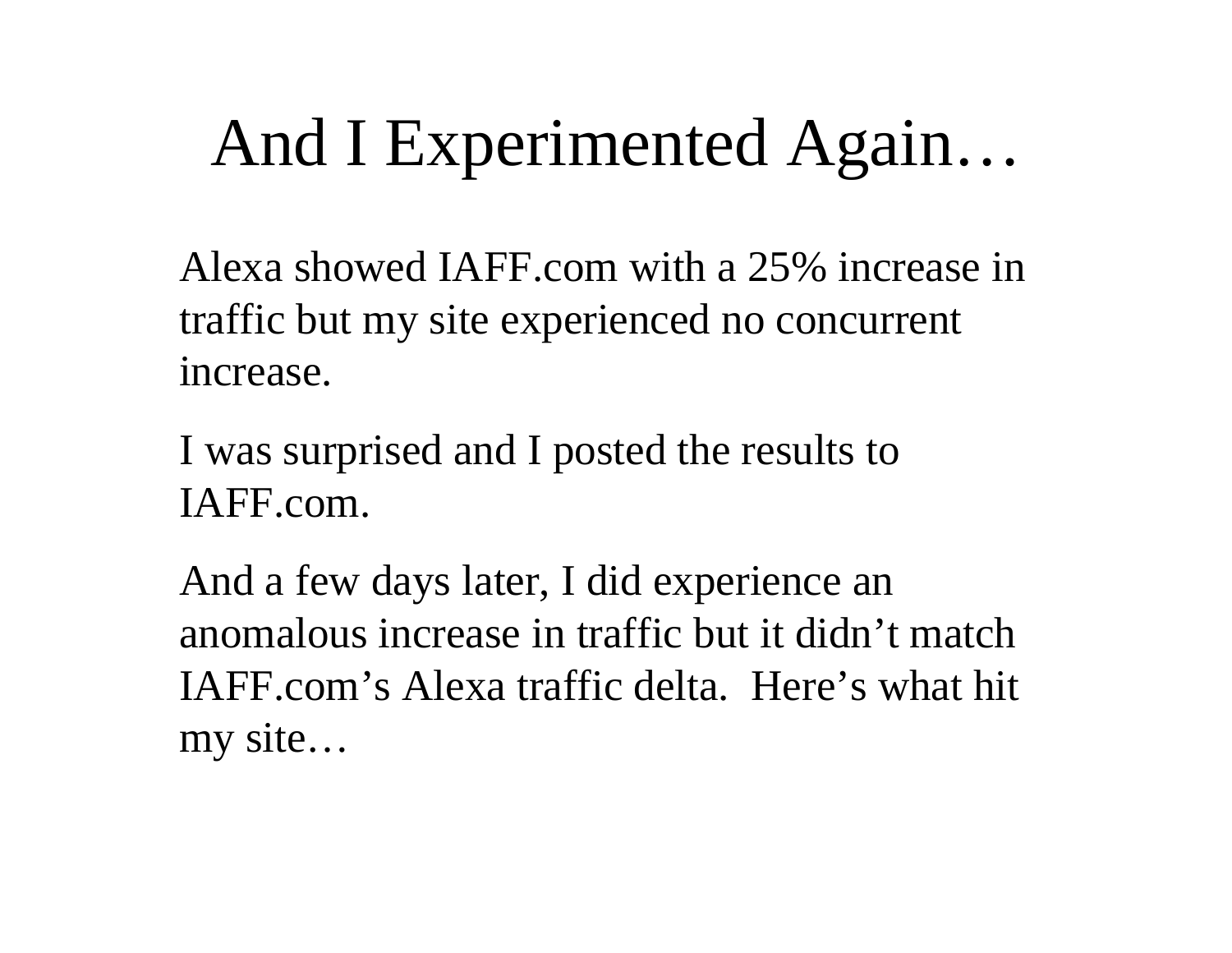## Botnet Proof

The following page hits are logs from my website. It's clear that they were artifically produced…

- Too many simultaneous operating systems per IP.
- The traffic is too dense and changeover too abrupt.
- Too many 2-page hits (my traffic is 90% 1-page)
- The page hits don't follow a human click flow.
- All hits are bookmarks, no blog entry points
- Most bookmarks are older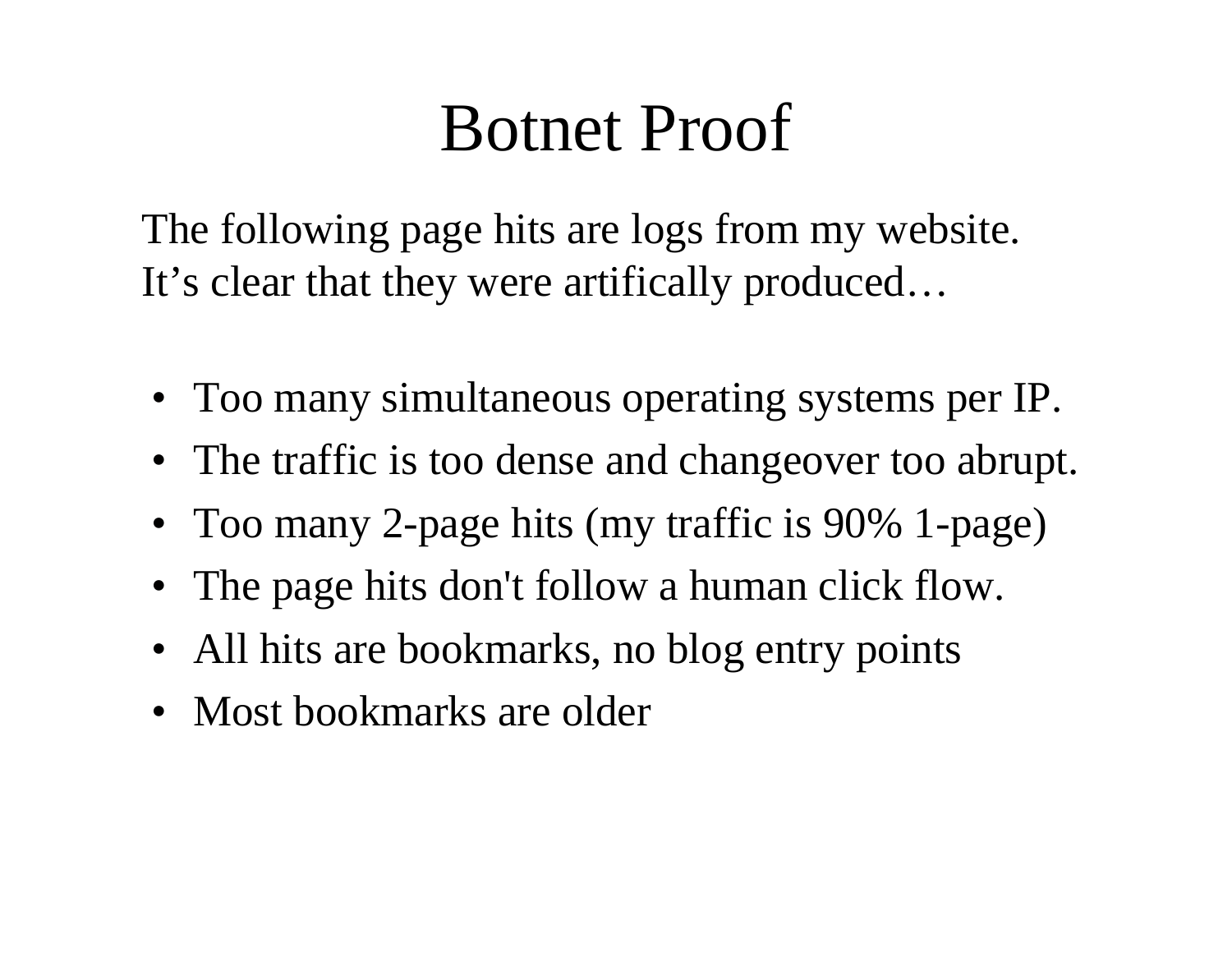## Botnet Logs (Same IP)

|                                | access_log - WordPad                                                                                                                                                                                                                     |                                                                                                                                    |  |  |  |  |  |
|--------------------------------|------------------------------------------------------------------------------------------------------------------------------------------------------------------------------------------------------------------------------------------|------------------------------------------------------------------------------------------------------------------------------------|--|--|--|--|--|
| One IP Address                 | jle Edit View Insert Format Help                                                                                                                                                                                                         | With six different operating systems                                                                                               |  |  |  |  |  |
| a da big                       | $ \mathbf{F}_\Theta $                                                                                                                                                                                                                    | hitting my site simultaneously                                                                                                     |  |  |  |  |  |
| $70.86.237.26$ + -             | $/2$ 0.86.237.26\- - .1" 200 18146 "-" "Opera/5.02 (Uindows 98, U) [en]"                                                                                                                                                                 |                                                                                                                                    |  |  |  |  |  |
| $70.86.237.26$ $\uparrow$ -    | n HTTP/1.1" 200 21480 "-" "Opera/6.04 (Windows 98; U) [en]"<br>8725 "-" "Opera/6.01 (Windows ME; U) pen]"                                                                                                                                |                                                                                                                                    |  |  |  |  |  |
| $70.86.237.26$ -               | TTP/1.1" 200 19191 "-"Opera/7.0Z Bork-edition (Windows NT 5.0; Up [en]"                                                                                                                                                                  |                                                                                                                                    |  |  |  |  |  |
| $70.86.237.26$ -               | t zune HTTP/1.1" 200 18172 "-" "Opera/6.01 (Windows 98; U) [en]"                                                                                                                                                                         |                                                                                                                                    |  |  |  |  |  |
|                                |                                                                                                                                                                                                                                          | 70.86.237.26 $\frac{1}{2}$ - tion of3 HTTP/1.1" 200 20492 "-" "Mozilla/5.0 (Windows; UC Windows NT 5.0; en-US; rv:1.0rcl $\sum$ Ge |  |  |  |  |  |
|                                | 70.86.237.26 $\angle$ - tion of HTTP/1.1" 200 19691 "-" "Opera/6.0 (Ulindows XP; U) [en]                                                                                                                                                 |                                                                                                                                    |  |  |  |  |  |
|                                | $0.86.237.26$ - $\ /1.1$ " 200 20272 "-" "Mozilla/4.0 (compatible; MSIE 4.0; MSN 2.6 $\sqrt{$ Uindows 95; Sateway2000)"                                                                                                                  |                                                                                                                                    |  |  |  |  |  |
|                                | $20.181.19$ 177 - 2 "-" "sogou spider"                                                                                                                                                                                                   |                                                                                                                                    |  |  |  |  |  |
|                                | 68.98.198.197 - - TP/1.1" 200 19676 "-" "Opera/6.03 (Windows 2000; U) [en]"                                                                                                                                                              |                                                                                                                                    |  |  |  |  |  |
|                                | 68.255.78.224 - - ideosphere HTTP/1.1" 200 20110 "-" "Opera/7.02 Bork-edition (Windows NT 5.0; U) [en]"                                                                                                                                  |                                                                                                                                    |  |  |  |  |  |
|                                |                                                                                                                                                                                                                                          | 24.37.198.177 - - HTTP/1.1" 200 19752 "-" "Mozilla/5.0 (Windows; U; Windows NT 5.0; en-US; rv:1.0rc2) Gecko/2002(                  |  |  |  |  |  |
|                                | 24.92.211.148 - - n HTTP/1.1" 200 21480 "-" "Mozilla/4.0 (compatible; MSIE 4.0; Windows 95)"                                                                                                                                             |                                                                                                                                    |  |  |  |  |  |
|                                | 70.86.237.26 - - HHTTP/1.1" 200 19821 "-" "Opera/7.02 Bork-edition (Windows NT 5.0; U' '--'"                                                                                                                                             |                                                                                                                                    |  |  |  |  |  |
|                                | 70.86.237.26 - - TP/1.1" 200 18353 "-" "Opera/7.0 (Windows 2000; U) [en]"                                                                                                                                                                |                                                                                                                                    |  |  |  |  |  |
|                                | 70.86.237.26 - -    200 19835 "-" "Mozilla/4.0 (compatible; MSIE 4.01; Windows 95)"                                                                                                                                                      | And hitting again                                                                                                                  |  |  |  |  |  |
|                                | 70.86.237.26 - - $\lVert \text{more HTTP/1.1" 200 20408 "–" "Opera/6.04 (Windows XP; U) [en]"$                                                                                                                                           |                                                                                                                                    |  |  |  |  |  |
|                                | 220.181.19.177 - 5 "-" "sogou spider"                                                                                                                                                                                                    |                                                                                                                                    |  |  |  |  |  |
| $72.86.237.20 - -$             | crisis HTTP/1.1" 200 18943 "-" "Mozilla/4.0 (compatible; MSIE 4.0C: Windows 95) $\triangleright$                                                                                                                                         |                                                                                                                                    |  |  |  |  |  |
| $70.86.237.26$ $\rightarrow$ - | meme HTTP/1.1" 200 19816 "-" "Mozilla/4.0 (compatible; MSIE 5.01 $\sqrt{3}$ ndows 98; 981)                                                                                                                                               |                                                                                                                                    |  |  |  |  |  |
|                                | 70.86.237.26 - $\leftarrow$ TTP/1.1" 200 18414 "-" "Mozilla/4.0 (compatible; MSIE 4.0; Windows 95)"                                                                                                                                      |                                                                                                                                    |  |  |  |  |  |
|                                | 70.86.237.26 - $\vdash$ 200 18470 "-" "Opera/6.04 $\Box$ undows XP; U) [en]"                                                                                                                                                             |                                                                                                                                    |  |  |  |  |  |
|                                | Windows; U; <del>Mindows NT 5.0; em.</del> US; rv:1.1) Gecko/20020826" ("Mozilla/5.0 (Windows; U; <del>Mindows NT 5.0; em.</del> US; rv:1.1) Gecko/20020826"                                                                             |                                                                                                                                    |  |  |  |  |  |
|                                | V0.86.237.26 ✔ - ∥.1″200 19090 ″-″ "Mozilla/4.0 (compatible; MSIE 5.UI; windows 98)"                                                                                                                                                     |                                                                                                                                    |  |  |  |  |  |
|                                | 208.102.106 244 - HTTP/1.1" 200 18696 "-" "Mozilla/5.0 (Windows; U; Windows NT 5.0; en-US; rv:1.2a) Gecko/200209<br>70.243.12.128 - - $\ $ /1.1" 200 19323 "-" "Mozilla/5.0 (Windows; U; Windows NT 5.0; en-US; rv:1.2a) Gecko/20020910" |                                                                                                                                    |  |  |  |  |  |
|                                | 70.86.237.26 - - 1" 200 17796 "-" "Mozilla/5.0 (Windows; U; Windows NT 5.0; en-US; rv:1.1b) Gecko/20020721"                                                                                                                              |                                                                                                                                    |  |  |  |  |  |
| $\leftarrow$                   |                                                                                                                                                                                                                                          |                                                                                                                                    |  |  |  |  |  |
|                                |                                                                                                                                                                                                                                          |                                                                                                                                    |  |  |  |  |  |
| For Help, press F1             | For Help, press F1                                                                                                                                                                                                                       |                                                                                                                                    |  |  |  |  |  |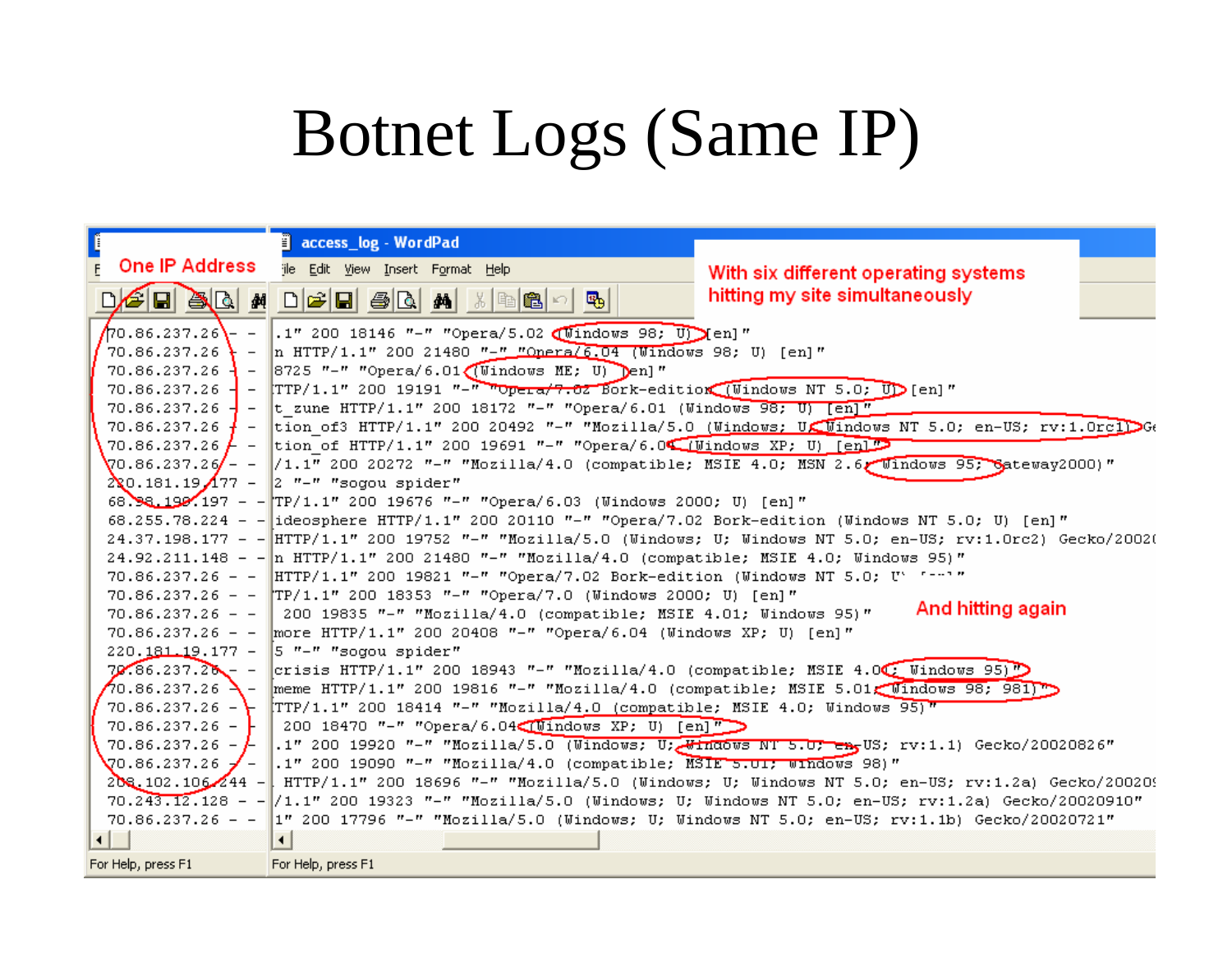## Botnet Logs (Density)

| dows Marketplace <b>Number 1</b> Windows Media |  | Windows        |                |                              | Traffic is too dense and                |  |
|------------------------------------------------|--|----------------|----------------|------------------------------|-----------------------------------------|--|
| 75.108.41.55                                   |  | Ζ              | Ζ              |                              | उक्तटकारई change too abrupt             |  |
| 70.232.141.251                                 |  | 4              | 4              | 73.43 KB                     | July Dec 2000 - 13:46                   |  |
| 24.3.2.67                                      |  | 1              | 1.             |                              | 18.19 KB   07 Dec 2006 - 13:45          |  |
| $68.110.103$ $\uparrow$ $\uparrow$ $\uparrow$  |  |                |                |                              | Page sizes are too close $20p6 - 13:45$ |  |
| Too many 2-page hits,<br>70.248.168            |  |                |                | but not identical            | $2006 - 13:45$                          |  |
| 90% of my traffic is 1 page,<br>24.216.186     |  |                |                |                              | $100.2006 - 13345$                      |  |
| 24.215.21 5% is more than 2.                   |  |                | 1              | 17.93 KB                     | 07 Dec 2006 - 13:45                     |  |
| 67.101.170.151                                 |  | $\overline{2}$ | 2              | 39.09 KB                     | 07 Dec 2006 - 13:45                     |  |
| 66.41.129.130                                  |  | 2              | 2              | 37.67 KB                     | 07 Dec 2006 - 13:45                     |  |
| 69.225.250.143                                 |  | 2              | $\overline{c}$ | 35.42 KB                     | 07 Dec 2006 - 13:45                     |  |
| 65.29.215.15                                   |  | 4              | 4              | $77.88$ KB                   | 07 Dec 2006 - 13:45                     |  |
| 168.103.112.71                                 |  | 2              | 2              | 36.29 KB                     | 07 Dec 2006 - 13:45                     |  |
| 24,61,4,214                                    |  | 2              | 2              | 63.45 KB                     | 07 Dec 2006 - 13:44                     |  |
| 68.98.199.197                                  |  | 2              | 2              | 39.04 KB                     | 07 Dec 2006 - 13:44                     |  |
| 74.13.55.126                                   |  | 4              | 4              | 24 <del>.04</del> KB         | 07 Dec 2006 - 13:44                     |  |
| 65.26.19.37                                    |  | 2              | 2              | 39.76 KB                     | 07 Dec 2006 - 13:44                     |  |
| 24.203.144.9                                   |  | 2              | $\overline{c}$ | 37.13 KB                     | 07 Dec 2 <mark>006 - 13:44</mark>       |  |
| 71,233,231,234                                 |  | 2              | $\overline{c}$ | 38.86 KB                     | $D7$ Dec 2 $D06 - 13:44$                |  |
| 69.182.232.138                                 |  | 2              | 2              | 36.47 KB                     | $D7$ Dec 2006 - 13:44                   |  |
| 75.21.160.168                                  |  | 2              | 2              | 38.65 KB                     | 107 Dec 2006 - 13:44                    |  |
| 24.29.135.227                                  |  | 2              | $\overline{c}$ | 37.79 KB                     | 07 Dec $2006 - 13:44$                   |  |
| 67.191.202.24                                  |  | 1              | 1              | $17.92$ KB                   | 07 Dec 2006 - 13:44                     |  |
| 68.255.78.224                                  |  | 2              | 2              | 38.87 KB                     | 07 Dec 2006 - 13:44                     |  |
| 70.59.211.122                                  |  | 2              | 2              | 36.86 KB                     | 07 Dec 2006 - 13:44                     |  |
| 66.27.14.212                                   |  |                | $\mathbf{1}$   | $18.39$ KB                   | 07 Dec 200 <mark>6 - 1</mark> 3:44      |  |
| 68.252.58.24                                   |  | 1              | 1              | 17.66 KB                     | 07 Dec 200 $\frac{1}{2}$ - 13:44        |  |
| コイ チイ へへへ へへへ                                  |  |                |                | $\sim$ 0.0 $\sim$ 0.0 $\sim$ | يباهد الممممات والجما                   |  |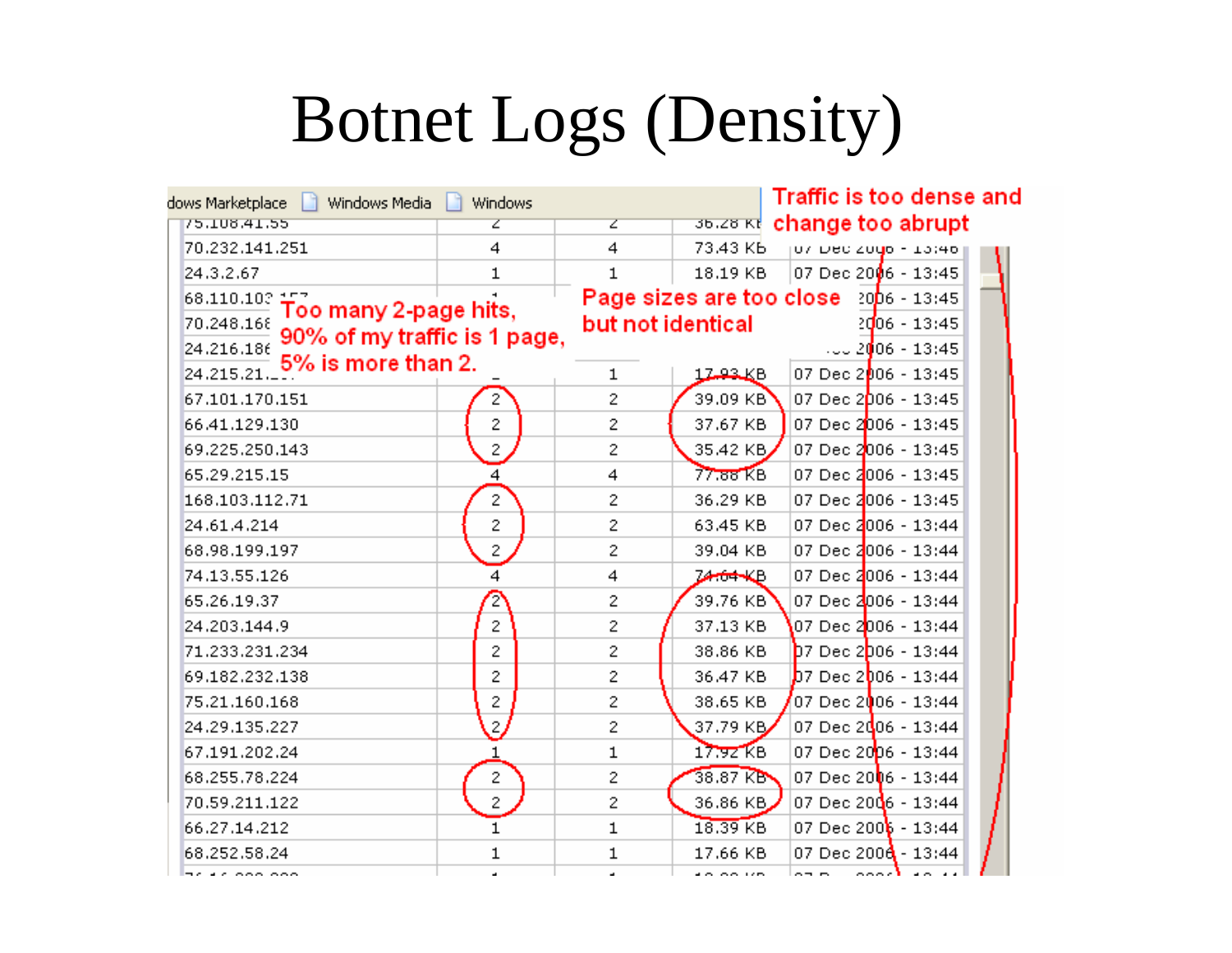## Botnet Logs (Pages)

| - 미×<br>Statistics for realmeme.com (2006-12) - Mozilla Firefox                           |                                                                              |                |                |                               |                               |  |  |  |
|-------------------------------------------------------------------------------------------|------------------------------------------------------------------------------|----------------|----------------|-------------------------------|-------------------------------|--|--|--|
| Edit<br>Bookmarks<br><b>Tools</b><br>View<br>$\mathsf{G}$ o<br>Eile                       | Help                                                                         |                |                |                               | ं                             |  |  |  |
| ۰                                                                                         |                                                                              |                |                | $\overline{\phantom{a}}$<br>0 | $\overline{G}$ $\overline{G}$ |  |  |  |
| Free Hotmail Nindows Marketplace<br>Windows Media<br>Windows<br>Customize Links<br>H<br>Ħ |                                                                              |                |                |                               |                               |  |  |  |
|                                                                                           | $r$ nter : $\vert$                                                           |                | filter:        |                               | <b>UK</b>                     |  |  |  |
| <b>Statistics for:</b><br>realmeme.com                                                    |                                                                              | Last visit     |                |                               |                               |  |  |  |
| Summary<br>When:<br>Monthly history<br>Days of month                                      | Total: 0 Known,<br>1957 Unknown<br>(unresolved ip) -<br>1675 Unique visitors | Pages          | <b>Hits</b>    | <b>Bandwidth</b>              | Last visit                    |  |  |  |
| 国 Last visit                                                                              | -- - - - - -<br>76.3.9.99                                                    | $-$<br>13      | $-$<br>13      | o ee aan<br>7.77 KB           | 16 Dec 2006 - 05:12           |  |  |  |
| Navigation:                                                                               | 219.27.152.55<br>$\mathcal{L}_{\mathcal{A}}$                                 | 1              | 1              | 54.20 KB                      | 16 Dec 2006 - 04:50           |  |  |  |
| Visits duration<br>File type                                                              | 211.107.250.35<br>$\blacksquare$                                             | 5              | 5.             | 46.55 KB                      | 16 Dec 2006 - 04:50           |  |  |  |
| Viewed                                                                                    | 222.101.209.71<br>ш                                                          | 2              | 2              | 15.11 KB                      | 16 Dec 2006 - 04:50           |  |  |  |
| 国 Full list<br>国 Entry                                                                    | 219.121.119.43<br>$\mathbf{r}$                                               | 4              | 4              | 114.79 KB                     | 16 Dec 2006 - 04:50           |  |  |  |
| 国 Exit                                                                                    | 66.98.186.40                                                                 | 1              | 1              | 12.20 KB                      | 16 Dec 2006 - 04:50           |  |  |  |
| Operating Systems                                                                         | 221.241.160.111<br>$\mathbf{r}$                                              | 4              | $\overline{4}$ | 111.35 KB                     | 16 Dec 2006 - 04:49           |  |  |  |
| $\boxplus$ Versions<br>国 Unknown                                                          | 210.113.30.208<br>ш                                                          | 1              | 1              | 7.73 KB                       | 16 Dec 2006 - 04:47           |  |  |  |
| <b>Browsers</b>                                                                           | 72.8.86.169<br>$\mathcal{L}_{\mathcal{A}}$                                   | 1              | 1              | 16.45 KB                      | 16 Dec 2006 - 04:47           |  |  |  |
| $\boxplus$ Versions                                                                       | 68.81.240.5<br>$\blacksquare$                                                | 4              | 4              | 42.00 KB                      | 16 Dec 2006 - 04:47           |  |  |  |
| 国 Unknown<br>Referers:                                                                    | 194.247.241.213                                                              | 1              | 8.             | 102.11 KB                     | 16 Dec 2006 - 04:44           |  |  |  |
| Origin                                                                                    | 220.37.184.40<br>$\mathcal{L}_{\mathcal{A}}$                                 | $\overline{7}$ | 7              | 205.51 KB                     | 16 Dec 2006 - 04:31           |  |  |  |
| <b>El Refering search engines</b>                                                         | 81.29.194.189<br>$\mathbf{r}$                                                | 2              | 2              | 29.57 KB                      | 16 Dec 2006 - 04:11           |  |  |  |
| $\blacksquare$ Refering sites<br><b>Search</b>                                            | 66.174.92.162                                                                | 341            | 990            | 15.05 MB                      | 16 Dec 2006 - 04:07           |  |  |  |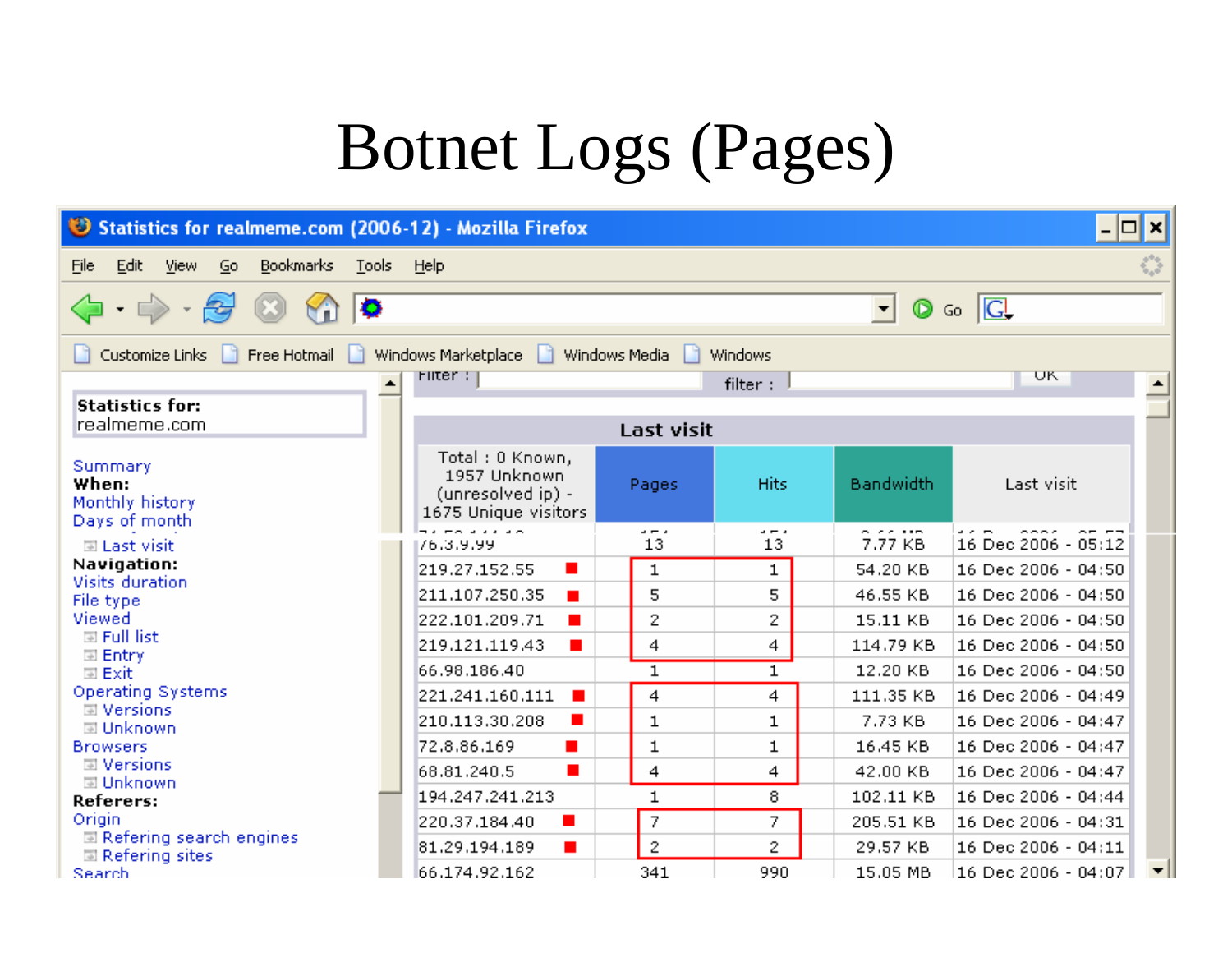## Botnet Logs (Entry Points)

#### $\Box$   $\times$ access log - WordPad Only bookmarks, not entry points into blog File Edit View Insert Format Help Mostly older bookmarks, usually with only one reference  $D$  $E$   $E$   $B$  $R$ [图图] の  $\mathbb{F}_{\mathbf{p}}$ 44 "GET /roller/page/realmeme?entry=bewitched HIIP/I.I" ZUU I7845 "-" "MOZIIIa/4.U (compatible; MSIE 5.01; Windows GET /roller/page/realmeme?entry=conformity versus diversity HTTP/1.1" 200-19339 "-" "Mozilla/4.0 (compatible; M GET /roller/page/realmeme?enexy=conspiracies as a function of3 HTTP/1.1" 200 20492 "-" "Mozilla/4.0 (compatible "GET /roller/page/realmeme/03831031 HTTP/1.1" ZUU 15755 "-" "sogou spider" "GET /roller/page/realmeme?entry=a web of lies HTTP/1.1" 200 19974 "-" "Mozilla/5.0 (Windows; U; Windows NT 5. "GET /roller/page/realmeme?entry-business process meme HETP/1.1" 200 20490 "-" "Mozilla/5.0 (Windows; U; Windo "GET /roller/page/realmeme?entry=click n cloak HTTP/1.1" 200 18216 "-" "Mozilla/4.0 (compatible; MSIE 4.0; MS "GET /roller/page/realmeme?entrea sign of weakness HTTP/1/1" 200 20188 "-" "Opera/5.02 (Windows 98; U) [en]" "GET /roller/page/realmeme?entry=ideospneric introspection HTTP/1.1" 200 19880 "-" "Opera/6.02 (Windows 2000; U "GET /roller/page/realmeme?entry=ideospheric interim thoughts HTTP/1.1"-200 19431 "-" "Opera/7.0 (Windows 2000 "GET /roller/page/realmeme?entry=canspiracies as a function of HTTP/1,1"-ZUO 19691 "-" "Mozilla/4.0 (compatibl "GET /roller/page/realmeme?entry=comedies of errors HTTP/1.1" 200 18500 "-" "Mozilla/4.0 (compatible: MSIE 5.0 ET /roller/page/realmeme?entry=1 think i m turning HTTP/1.1" 200 19984 "-" "Mozilla/5.0 (Windows; U; Windows NT "GET /roller/page/realmeme?enesy=first blog entry HTTP/1.1" 200-21817 "-" "Mozilla/4.0 (compatible; MSIE 4.0; GET /roller/page/realmeme?entry=kit kat klub HTTP/1.1" 200 18545 "-" "Mozilla/4.0 (compatible; MSIE 5.01; Windo "Wozilla/5.0 (Windows; U; Windows NT 5.0; en "Get") (CET") (Windows; U; Windows NT 5.0; en "GET") (Windows") (GET") GET /roller/page/realmeme?entry=cwazy cwyptic wiccans HTTP/1.1" 200 18973 "-" "Mozilla/4.0 (compatible; MSIE 4. "GET /roller/page/realmeme?entry=ideospheric saturation HTTP/1.1" 200 19005 "-" "Mozilla/5.0 (Windows; U; Win GET /roller/page/realmeme?entey=harry dent the s curve HTTP/1.1" 200 19909 "-" "Opera/6.04 (Windows 98; U) [en] ET /roller/page/realmeme?entry=cryptic crazy witches HTTP/1.1" 200 44023 "-" "Mozilla/5.0 (Windows; U; Windows "GET /roller/page/realmeme?entry=gevernance services meme HFTP/1.1" 200 18866 "-" "Opera/6.04 (Windows XP; U) "GET /roller/page/realmeme/14730430 HTTP/1.1" 200 15732 "-" "sogou baider" GET /roller/page/realmeme?entry=movie madness threedux HTTP/1.1" 200 21270 "-" "Opera/7.02 Bork-edition (Window ET /roller/page/realmeme?entry=mono project meme%20 HTTP/1.1" 200 18320 7-" "Mozilla/5.0 (Windows; U; Windows N "GET /roller/page/realmeme?entry=log status supplemental HTTP/1.1" 200 18150 "-" "Mozilla/4.0 (compatible; MSI "GET /roller/page/realmeme?entry=linux meme HTTP/1.1" 200 18840 "Mozilla/4.0 (compatible; MSIE 5.01; Windo "GET /roller/page/realmeme?entry=leaving Kirkiand HTTP/I.1" 200 19589 "-" "Mozilla/4.0 (compatible; MSIE 4.0;  $\overline{\mathbf{A}}$ For Help, press F1 **NUM**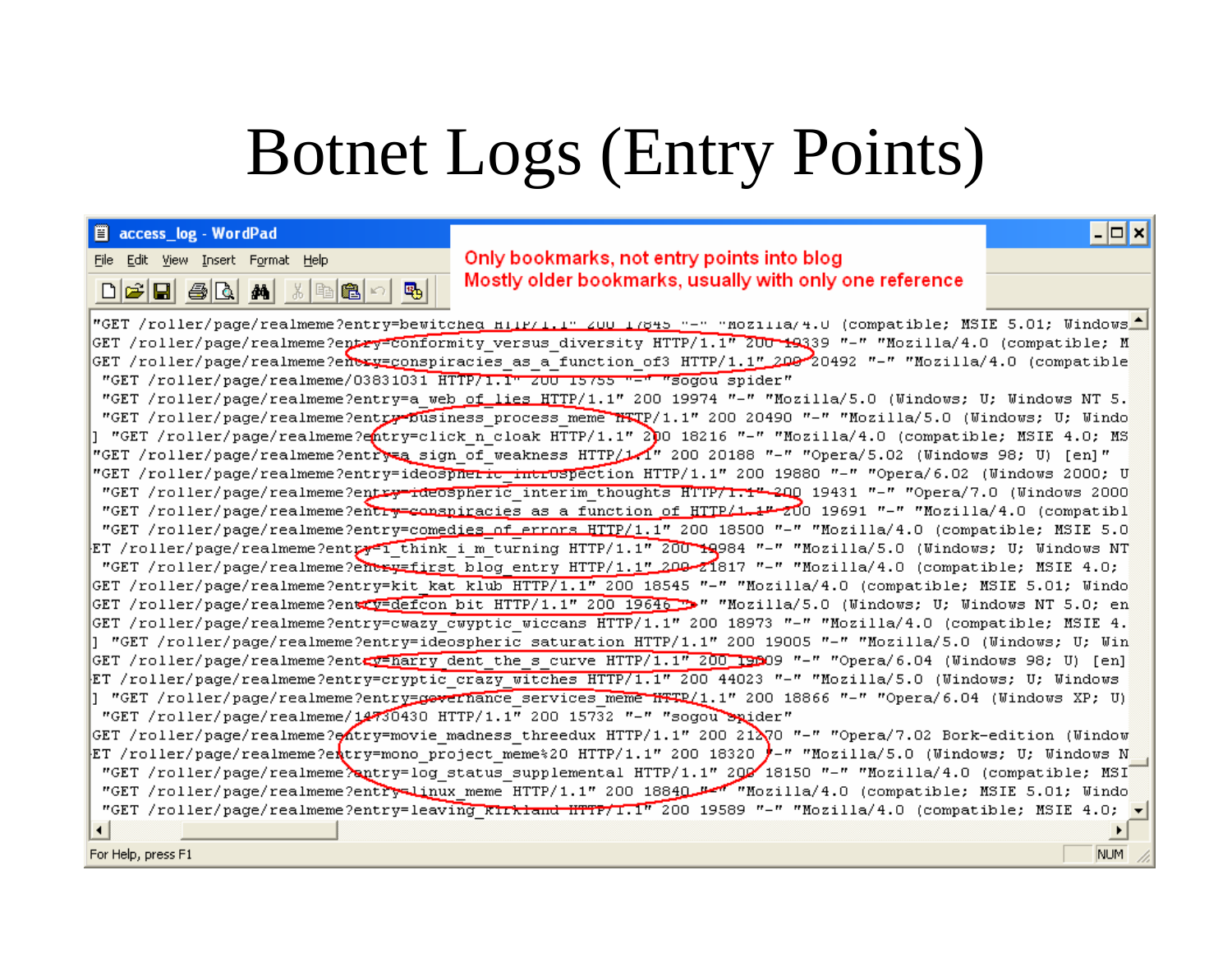## Botnet Epiphany

Okay, I'm not the smartest guy in the world but I eventually figured out that this new traffic was generated by bots.

But why?

So I tried another experiment…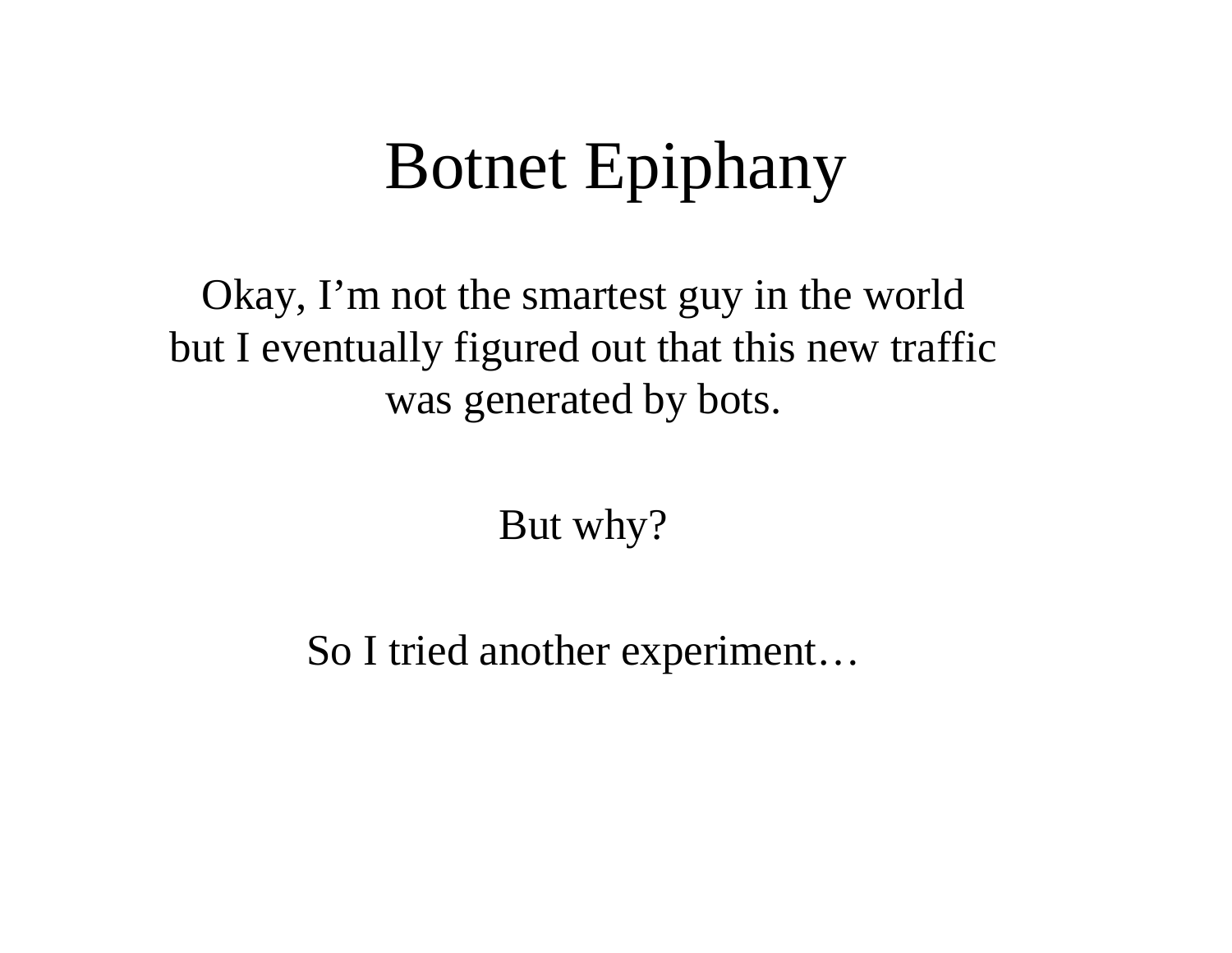## Secondary Seepage Failure

I have a confession. My website was designed specifically for Google rankings and it's been surprisingly successful (my Defcon 16 presentation! Ho!) So I decided…

to induce a secondary seepage from IAFF.com to my site via Google…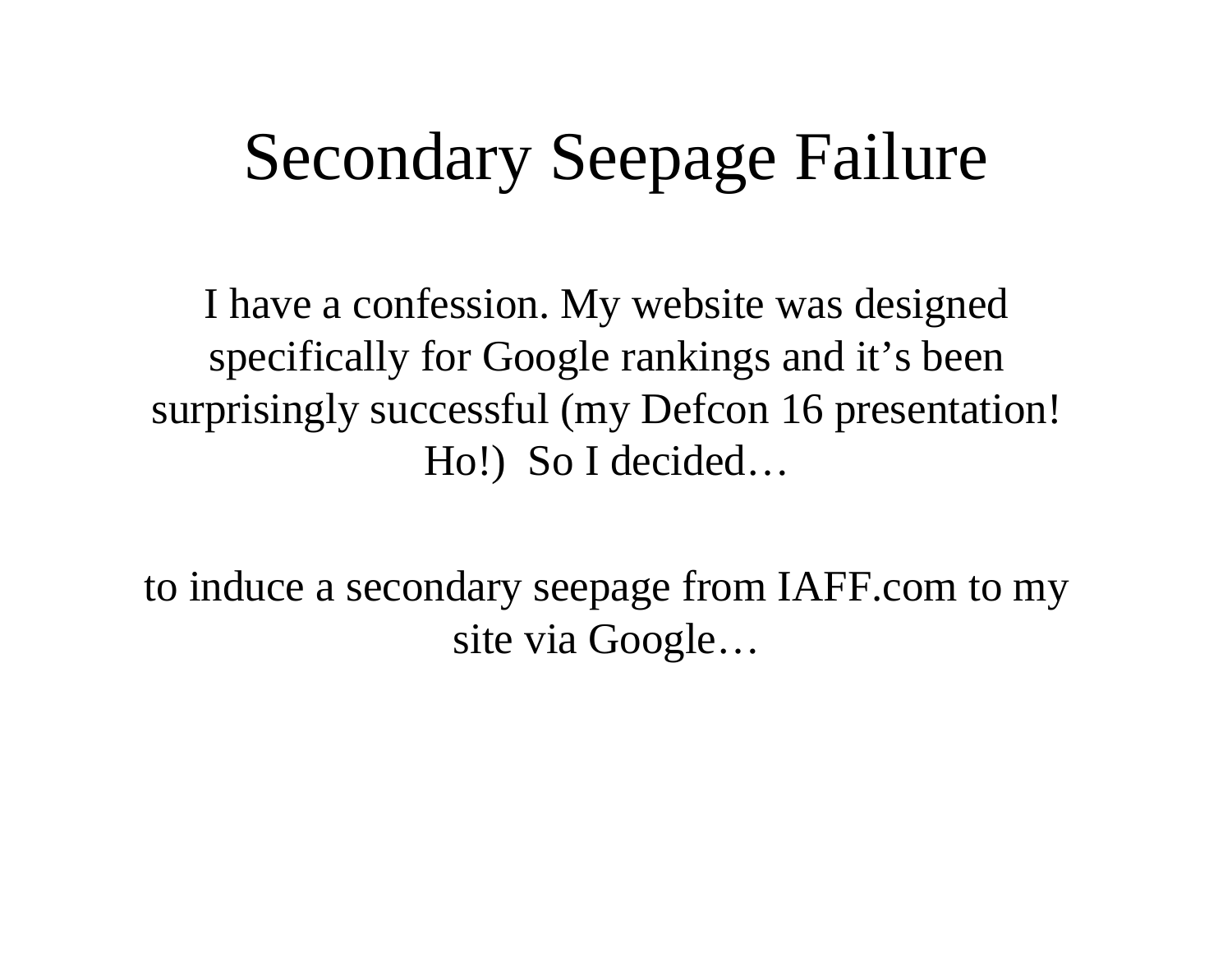# Binding

I bound my site to IAFF.com by posting an IAFF.com analysis which was indexed by Google. At one point, I was the #7 Google result for

"IAmFacingForeclosure.com"

So now I'm getting a slice of traffic directly from IAFF.com AND from Google's search results for IAFF.com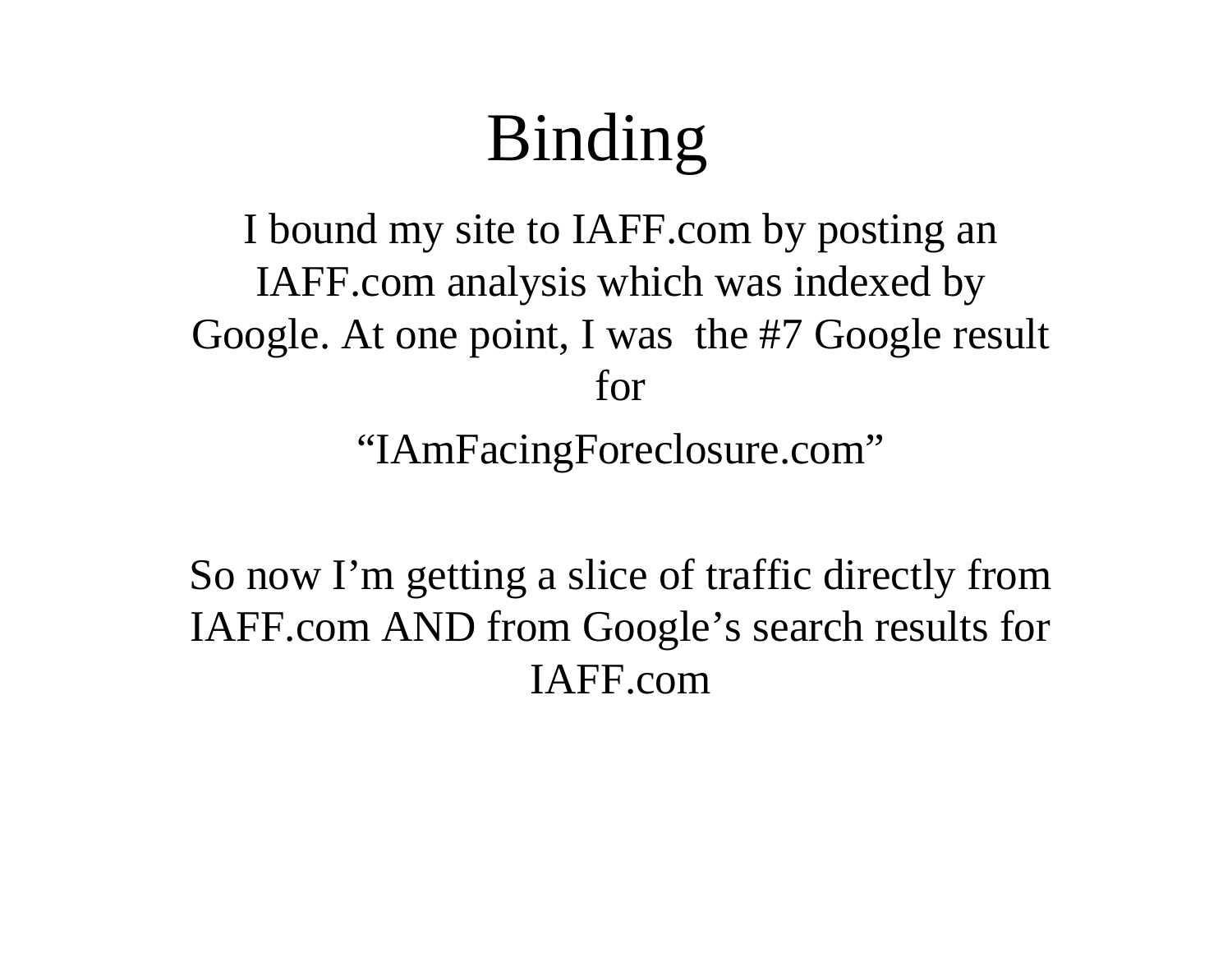## Binding Results

Once again, I saw major anomalies between IAFF.com's claimed traffic and the induced seepage to my site during "a major television event".

Can I prove fraud? No. But I don't need to. I'm not Google or a Google advertiser.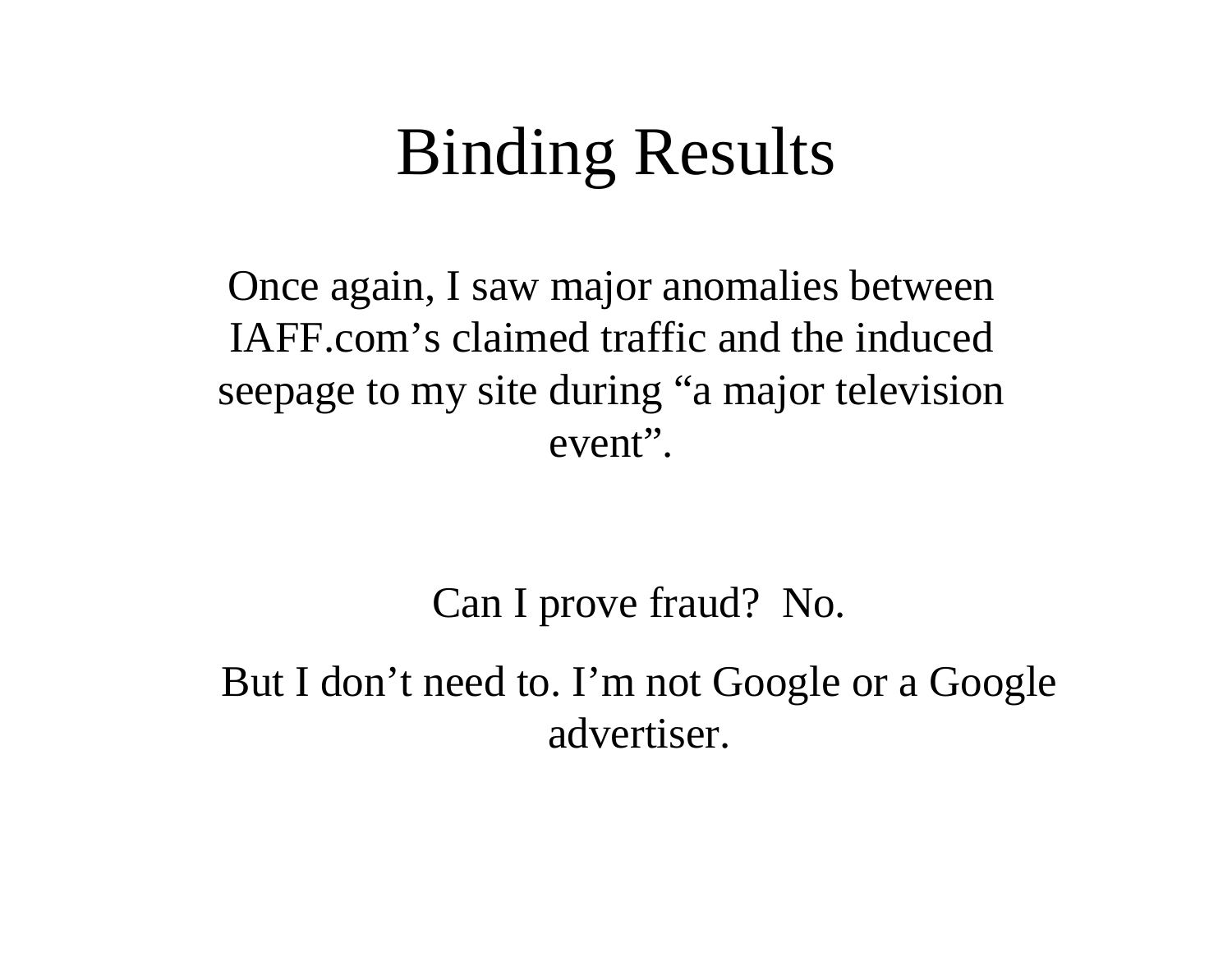## My Theory

The botnets are mimicking meme seepage by generating traffic to linked secondary sites.

At first, I couldn't figure out why. But as I worked out a methodology to expose botnet manipulation, I realized that LACK OF SEEPAGE is a major red flag. After all, that's how I found these anomalies to begin with.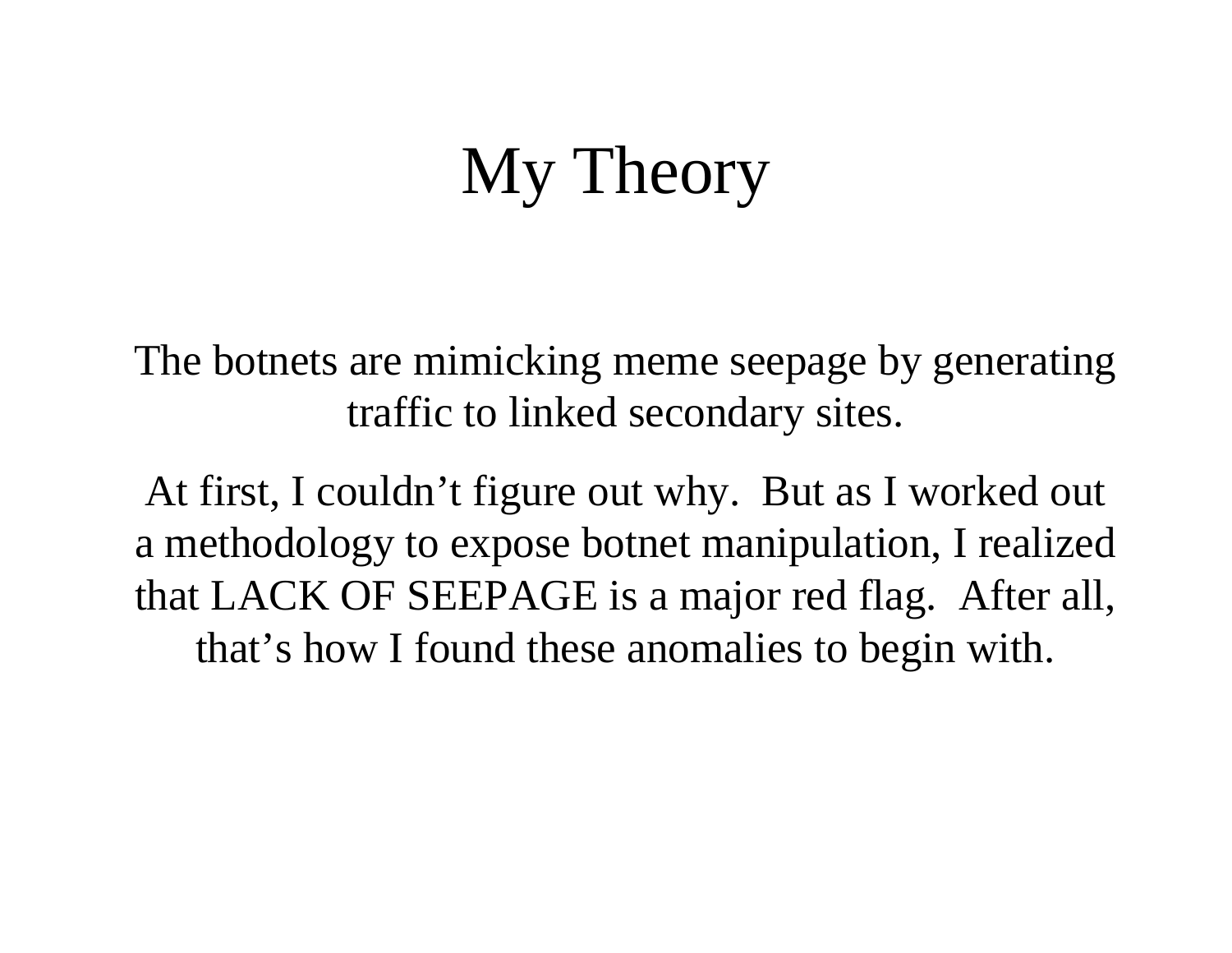## Gaming Google

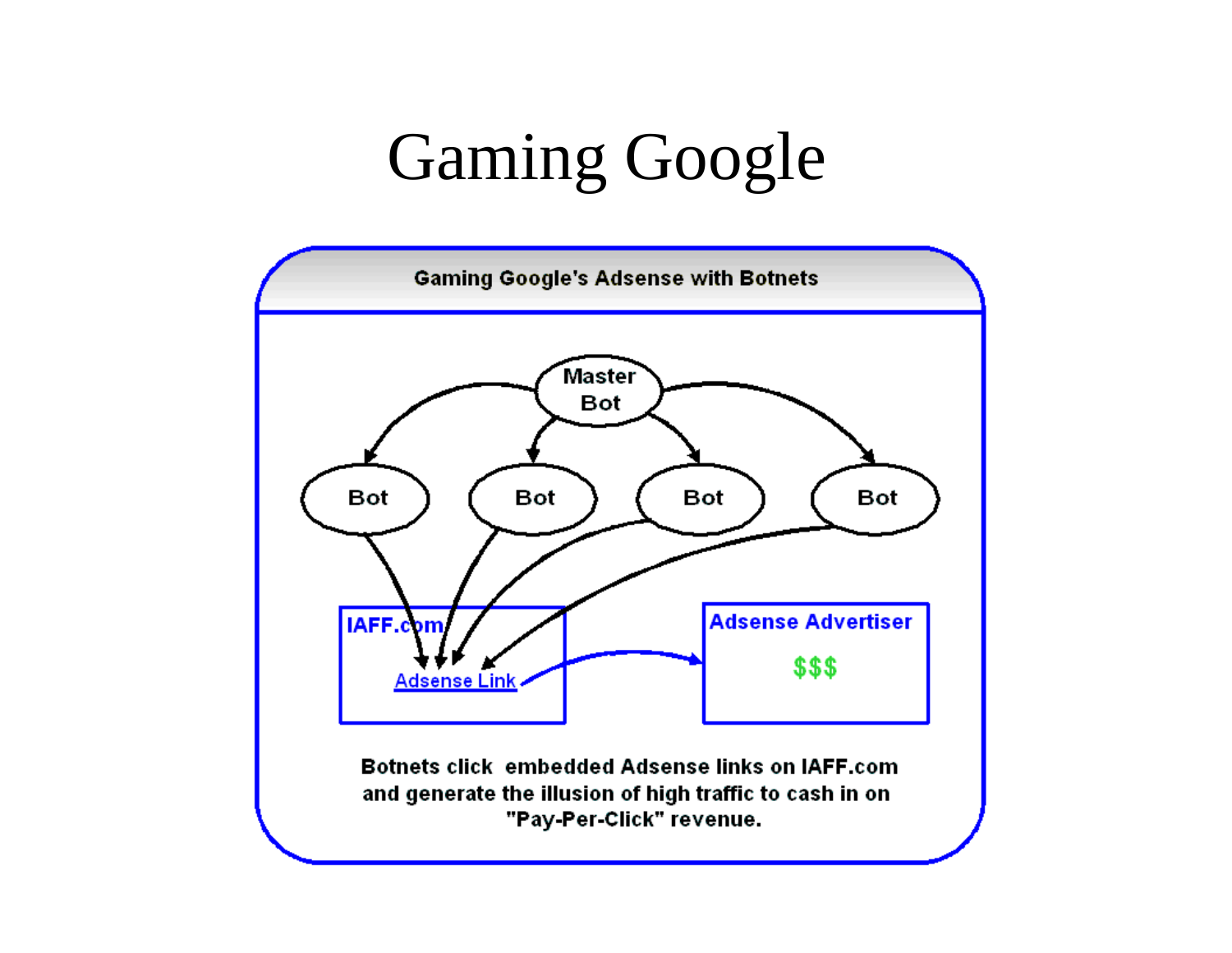## Gaming Alexa

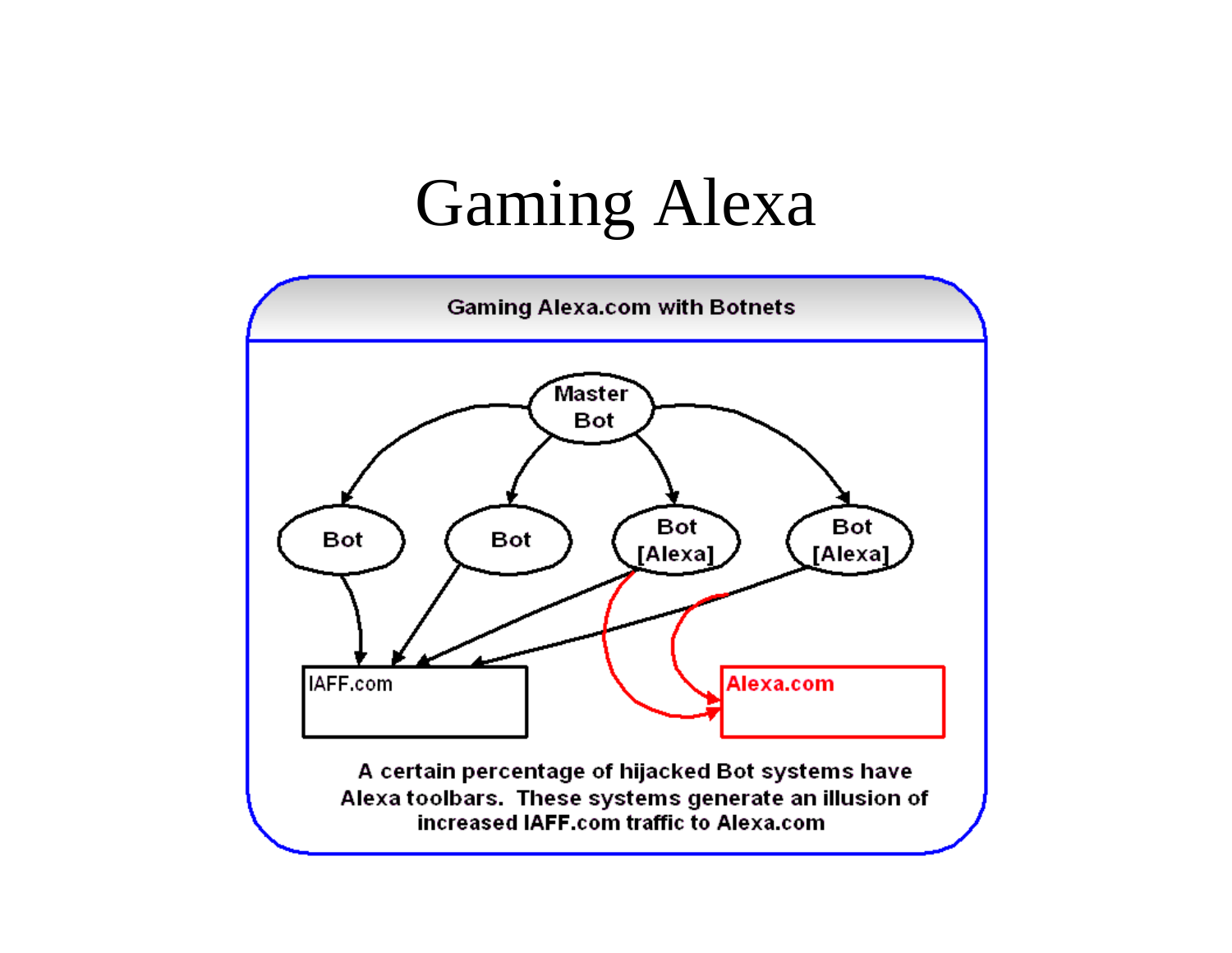# Gaming My Miner Model

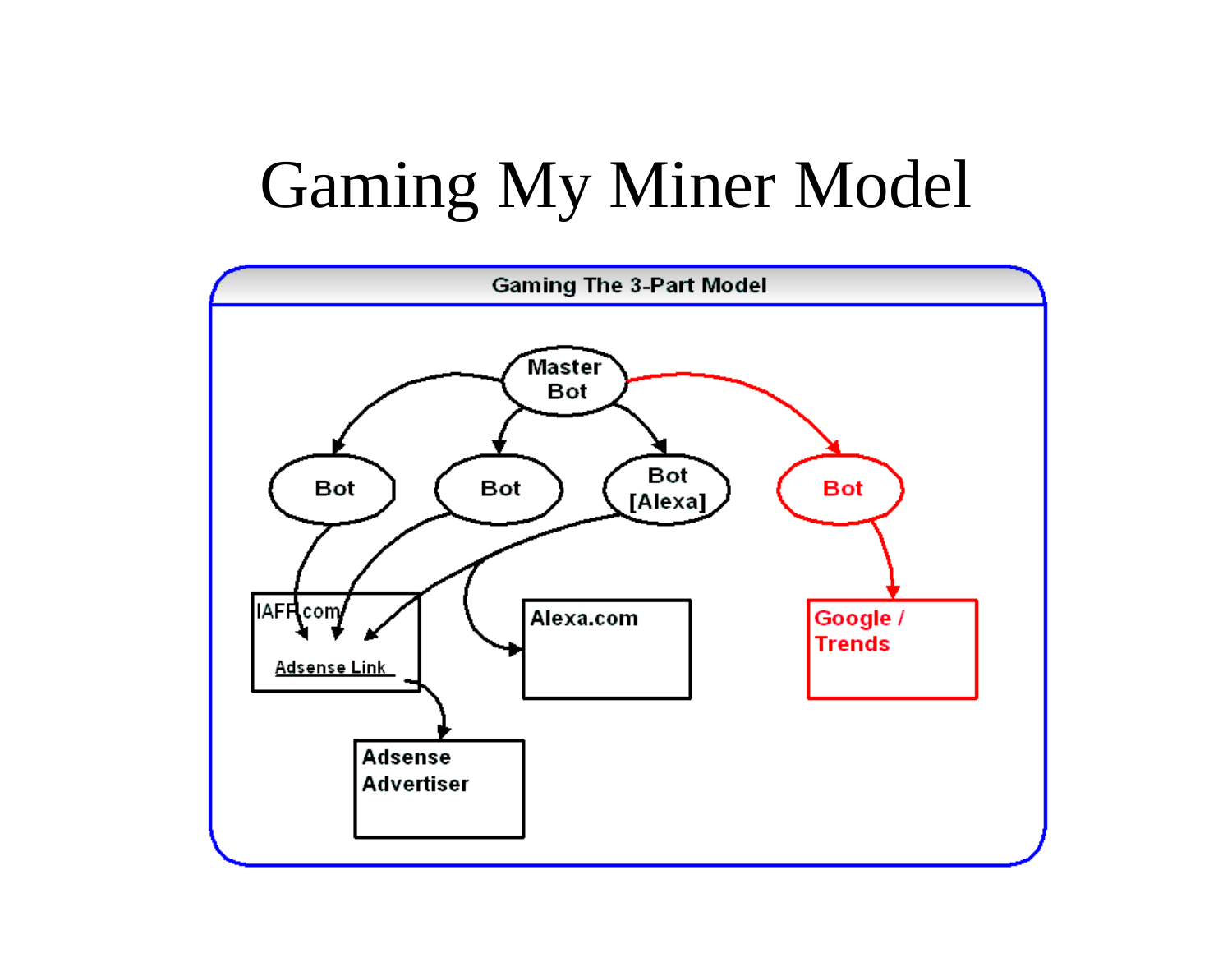## Meme Troubleshooting Table

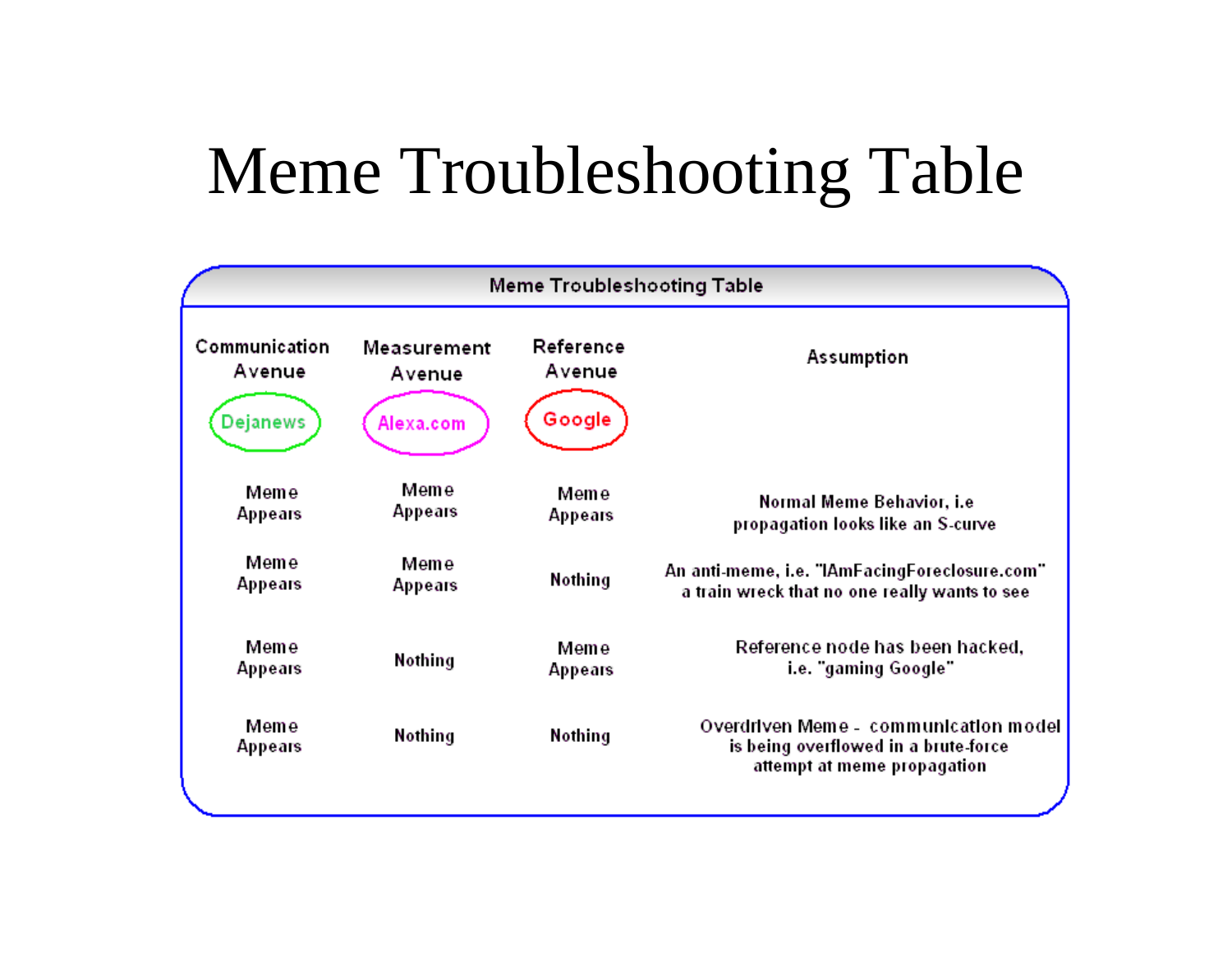#### Humans versus Bots

Needed: a pervasive, immutable quality which is detectable in humans but which bots can never duplicate.

What is it?

**Humans actually buy advertised products**.